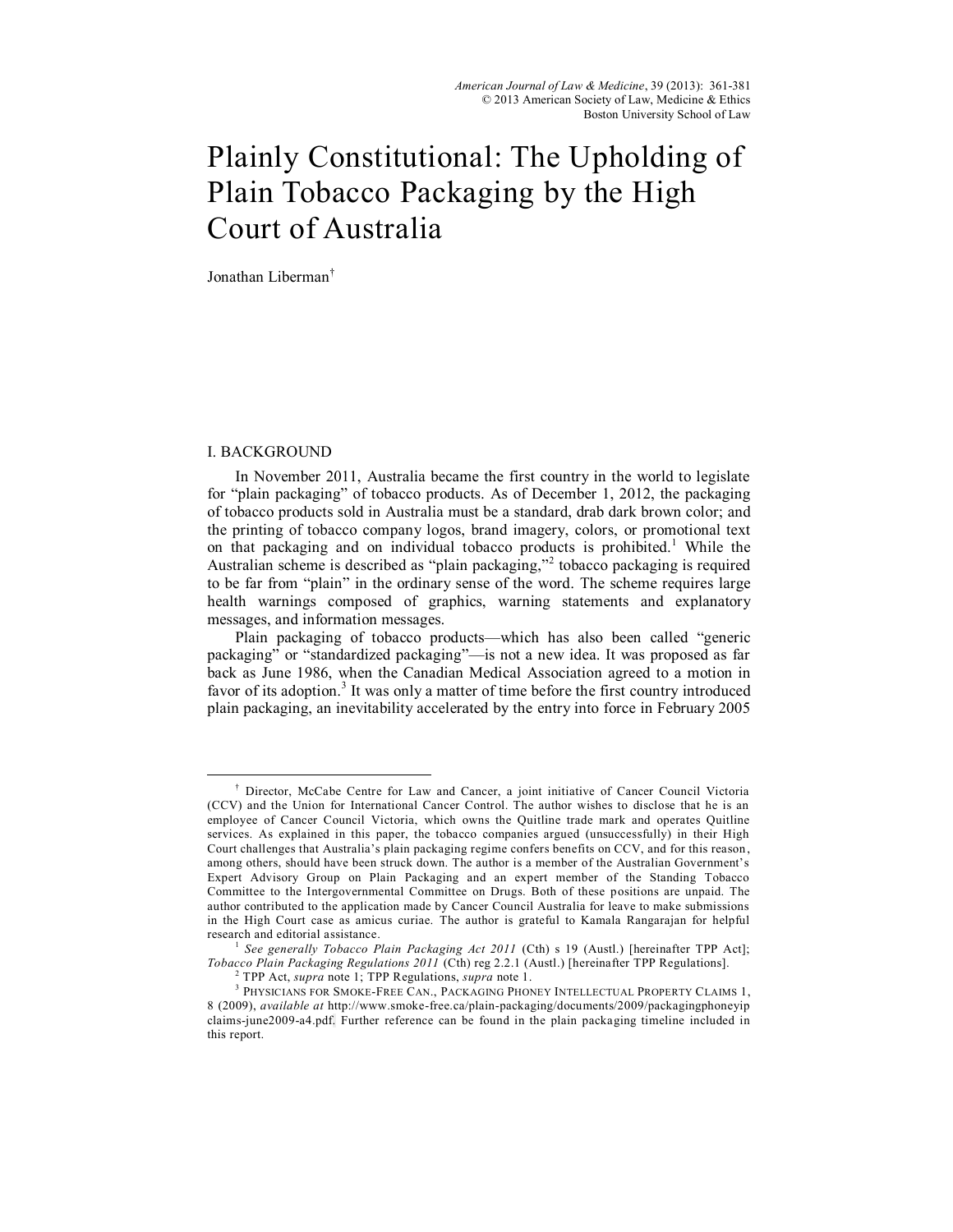of the WHO Framework Convention on Tobacco Control (FCTC)<sup>4</sup> and the adoption in November 2008 by its Conference of the Parties of guidelines on the implementation of Articles 11 (packaging and labeling) and 13 (tobacco advertising, promotion, and sponsorship) of the Convention, both of which recommend that Parties consider the adoption of plain packaging, and significantly strengthen the policy, political, and legal bases underpinning it.

It was no surprise that Australia—long an international leader in tobacco control—became the first country to implement plain packaging, $5$  nor that its decision to do so would be met with fierce opposition by the tobacco industry. The tobacco industry has long feared plain packaging, and it is well aware of the "domino effect" history of tobacco control, with one jurisdiction's world-first initiative inevitably being followed by many others. The tobacco industry has long asserted that plain packaging would breach a range of domestic and international laws; 6 and claims that plain packaging would be unconstitutional and would lead to Australian taxpayers having to pay the tobacco industry billions of dollars in compensation were a central part of the tobacco industry's vigorous campaign against its introduction.<sup>7</sup>

This Article aims to provide an overview of Australia's plain packaging regime, and the decision of the High Court of Australia upholding that regime, that will be helpful to those considering legal issues relating to plain packaging in other domestic jurisdictions, and in the ongoing challenges to Australia's legislation in the World Trade Organization  $(WTO)^8$  and under a bilateral investment treaty between

<sup>4</sup> WHO Framework Convention on Tobacco Control, Feb. 27, 2005, 2302 U.N.T.S. 166 [hereinafter FCTC].

<sup>5</sup> Jonathan Liberman et al., *Plain Tobacco Packaging in Australia: The Historical and Social Context*, *in* PUBLIC HEALTH AND PLAIN PACKAGING OF CIGARETTES 30-47, 40-42 (Tania Voon et al. eds., 2012).

<sup>6</sup> PHYSICIANS FOR SMOKE-FREE CAN., *supra* note 3, at 21; Eric Crosbie & Stanton A. Glantz, *Tobacco Industry Argues Domestic Trademark Laws and International Treaties Preclude Cigarette Health Warning Labels, Despite Consistent Legal Advice that the Argument Is Invalid*, 21 TOBACCO CONTROL 1, 6 (2012).

<sup>7</sup> Evidence to Senate Committee on Legal and Constitutional Affairs Legislation Committee, Parliament of Australia, Canberra, 13 September 2011, 4 (British American Tobacco Australia); British American Tobacco Australia Limited, Submission No 35 to Senate Legal and Constitutional Affairs Committee, *Inquiry into Trade Marks Amendment (Tobacco Plain Packaging) Bill 2011* , 2 September 2011, 24 [7.1]; British American Tobacco Australia, Submission to the National Preventative Health Taskforce, *BATA and the Australian Regulatory Landscape: Response to the Preventative Health Taskforce Technical Report 2 'Tobacco Control in Australia: Making Smoking History'*, Jan. 2009; British American Tobacco Australia, Submission to the Department of Health and Ageing Public Consultation on the Exposure Draft of the Tobacco Plain Packaging Bill 2011, *Submission on the Tobacco Plain Packaging Bill 2011*, 6 June 2011; Imperial Tobacco Australia Limited, Submission to the Department of Health and Ageing Public Consultation on the Exposure Draft of the Tobacco Plain Packaging Bill 2011, 6 June 2011, 27 [6]; Japan Tobacco International, Submission to the Department of Ageing Public Consultation on the Exposure Draft of the Tobacco Plain Packaging Bill 2011, *JTI's Response to the Australian Government's Consultation Paper on Tobacco Plain Packaging Bill 2011 Exposure Draft*, 2 June 2011, 2 [1.4]; Philip Morris Limited, Submission to the Department of Health and Ageing Public Consultation on the Exposure Draft of the Tobacco Plain Packaging Bill 2011, *Commoditising Tobacco Products through Plain Packaging Will Harm Public Health, Violate Treaties, and Does not Meet the Test of "Evidence -Based Policy"*, June 2011, 26; Press Release, British American Tobacco Australia, BATA Heads to High Court Over Plain Packs (Sept. 5, 2011) *available at* http://www.bata.com.au/group/sites/bat\_7wykg8.nsf/ vwPagesWebLive/DO7WZEX6/\$FILE/medMD8LE28A.pdf; *see also* Philip Morris Ltd., Submission to the National Preventative Health Taskforce, *Australia: The Healthiest Country by 2020*, 22 January  $2009, 4$  [1.2.1].

*See Investor-State Arbitration – Tobacco Plain Packaging*, AUSTL. GOV'T ATT'Y-GEN.'S DEP'T, http://www.ag.gov.au/Internationalrelations/InternationalLaw/Pages/Tobaccoplainpackaging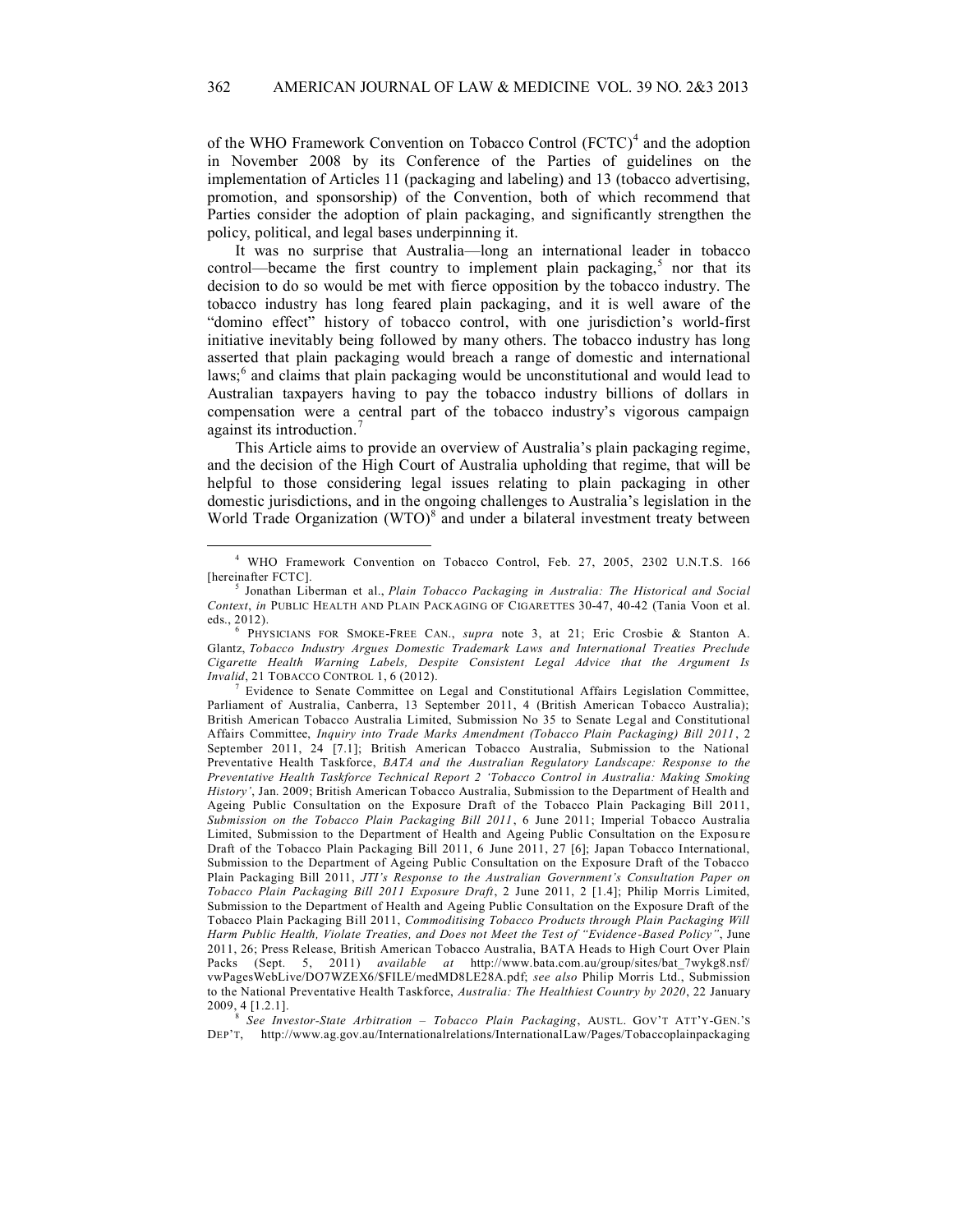Australia and Hong Kong.<sup>9</sup> There seems little doubt that Australia will not be the only country to introduce plain packaging. Both the New Zealand<sup>10</sup> and United Kingdom governments $1$  have launched public consultations on the introduction of plain packaging. A private member's bill has been introduced in India,<sup>12</sup> and the South African Health Minister has expressed support for plain packaging.<sup>13</sup>

Part II of this Article outlines the requirements of the Australian regulatory scheme, and its objects and rationale. Part III explains the High Court challenges brought against the scheme by the tobacco industry, and analyzes the High Court's six-to-one decision upholding the legislation. It seeks to draw out the major themes and narratives that underlie the decision of the majority, and to outline the reasoning of the dissentient. Part IV offers some concluding observations.

## II. THE REGULATORY SCHEME

## A. THE REQUIREMENTS

 $\overline{a}$ 

Under the scheme constituted by the Tobacco Plain Packaging Act 2011 (Cth) (TPP Act) and the Tobacco Plain Packaging Regulations 2011, as amended by the Tobacco Plain Packaging Amendment Regulations 2012 (No. 1) (Cth), (TPP Regulations):

- the outer and inner surfaces of retail packaging must have a matte finish  $\bullet$ and be a drab dark brown color (known as Pantone  $448C$ );<sup>14</sup>
- no trade marks or other marks may appear on retail packaging except brand, business, company or variant name, which must be in prescribed font, size and color (with the exception of the Quitline trade mark and certain other marks prescribed by the Regulations);<sup>15</sup>
- the outer and inner surfaces of retail packaging must not have any  $\epsilon$ decorative ridges, embossing, bulges or other irregularities of shape or texture, or any other embellishments; 16
- packs and cartons must be rigid and made of cardboard, and each outer surface must be rectangular when the pack or carton is closed; $17$
- all edges of packs and cartons must be rigid, straight and not beveled or otherwise shaped or embellished in any way;<sup>18</sup>

.aspx (last visited Mar. 2, 2013); *see also* Tania Voon, *Flexibilities in WTO Law to Support Tobacco Control Regulation*, 39 AM. J.L. & MED. 199 (2013).

<sup>9</sup> *Investor-State Arbitration – Tobacco Plain Packaging*, *supra* note 8.

<sup>10</sup> *Consultation Document: Proposal to Introduce Plain Packaging of Tobacco Products in New Zealand*, MINISTRY OF HEALTH NZ (July 23, 2012), http://www.health.govt.nz/publication/proposalintroduce-plain-packaging-tobacco-products-new-zealand.

<sup>11</sup> *Consultation Launched on Standardised Tobacco Packaging*, DEP'T OF HEALTH (Apr. 16, 2012), http://www.dh.gov.uk/health/2012/04/tobacco-packaging-consultation.

<sup>12</sup> Abantika Ghosh, *BJD MP Moves Bill on Tobacco Packaging*, INDIAN EXPRESS (Nov. 21, 2012), http://www.indianexpress.com/news/bjd-mp-moves-bill-on-tobacco-packaging/1033792.

<sup>13</sup> *South Africa: Gov't to Follow New Australia Tobacco Laws - Report*, ALLAFRICA (Aug. 16, 2012), http://allafrica.com/stories/201208160174.html.

<sup>14</sup> TPP Act, *supra* note 1, at s 19; *Tobacco* TPP Regulations, *supra* note 1, at reg 2.2.1.

<sup>15</sup> TPP Act, *supra* note 1, at ch 2 pt 2 div 1 s 20; TPP Regulations, *supra* note 1, at regs 2.3.1-.9, 2.4.1-.4 (other allowable marks include origin marks, calibration marks, measurement marks and trade descriptions, bar codes, fire risk statements, locally ma de product statements, name and address, and consumer contact telephone number).

<sup>16</sup> TPP Act, *supra* note 1, at ch 2 pt 2 div 1 s 18(1).

<sup>&</sup>lt;sup>17</sup> *Id.* at ch 2 pt 2 div 1 s 18(2).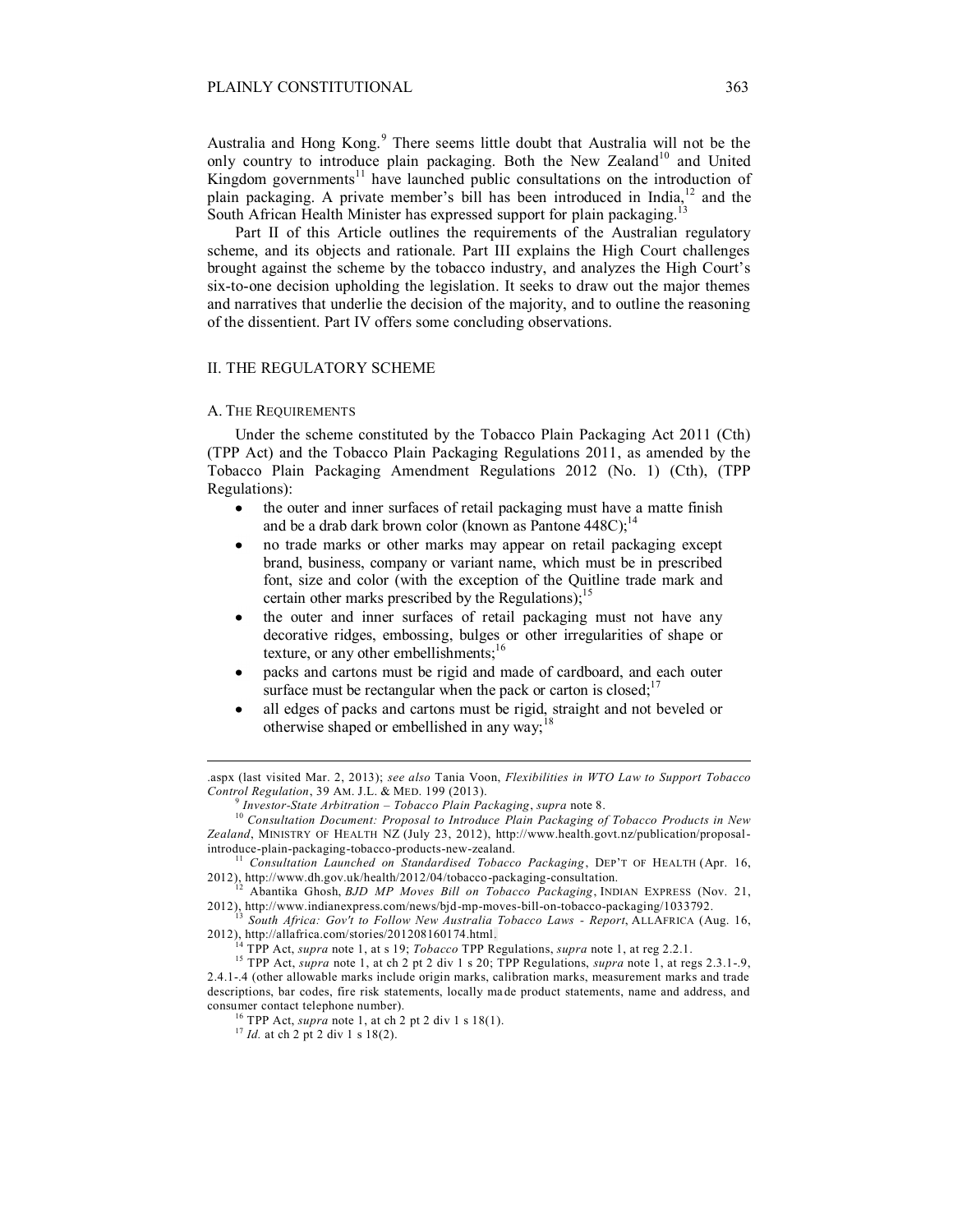- cigarette packs must meet requirements for height (between 85 and 125mm), width (between 55 and 82mm) and depth (between 20 and  $42$ mm); $^{19}$
- no part of the retail packaging of tobacco products may make a noise or produce a scent that could be taken to constitute tobacco advertising and promotion;<sup>20</sup>
- retail packaging of tobacco products must not include any features designed to change the packaging after sale such as heat-activated inks and inks that appear fluorescent in certain light;<sup>21</sup>
- retail packaging of tobacco products may not have inserts or onserts;<sup>22</sup>
- no trade mark or other mark may appear anywhere on a tobacco product; <sup>23</sup> and
- the paper casing of cigarettes must be white or white with an imitation cork tip. 24

The TPP Act and TPP Regulations operate in conjunction with the Competition and Consumer (Tobacco) Information Standard 2011 (the "Standard"), <sup>25</sup> which also commenced operation on December 1, 2012. The Standard includes requirements for large health warnings comprising graphics, warning statements, and explanatory messages—required to cover at least seventy-five percent of the front surfaces of most tobacco product packaging, including cigarette packaging (an increase from thirty percent), and ninety percent of the back surface for cigarette packaging and seventy-five percent for most other tobacco products—and information messages on the health effects of chemicals in tobacco smoke on the side of cigarette packs and cartons and on most loose tobacco packs.<sup>26</sup>

# B. OBJECTS AND RATIONALE OF THE TPP ACT

The objects of the TPP Act are:

- (a) to improve public health by
	- (i) discouraging people from taking up smoking, or using tobacco products; and
	- (ii) encouraging people to give up smoking, and to stop using tobacco products; and
	- (iii) discouraging people who have given up smoking, or who have stopped using tobacco products, from relapsing; and
	- (iv) reducing people's exposure to smoke from tobacco products; and

<sup>18</sup> *Id*.

<sup>&</sup>lt;sup>19</sup> *Id.* at ch 2 pt 2 div 1 s 18(3); TPP Regulations, *supra* note 1, at reg 2.1.1.

<sup>20</sup> TPP Act, *supra* note 1, at ch 2 pt 2 div 1 s 24.

<sup>&</sup>lt;sup>21</sup> *Id.* at ch 2 pt 2 div 1 s 25.

<sup>&</sup>lt;sup>22</sup> *Id.* at ch 2 pt 2 div 1 s 23 (other than those permitted in TPP Regulations, regs 2.6.1–.3).

<sup>&</sup>lt;sup>23</sup> *Id.* at ch 2 pt 2 div 1 s 26 (other than alphanumeric codes that comply with TPP Regulations 3.1.2, including requirements that they not constitute tobacco advertising and promotion or provide access to tobacco advertising and promotion).

<sup>24</sup> TPP Regulations *supra* note 1, at reg 3.1.1.

<sup>25</sup> *See* Parliamentary Secretary to the Treasury, *Competition and Consumer (Tobacco) Information Standard 2011*, 22 December 2011.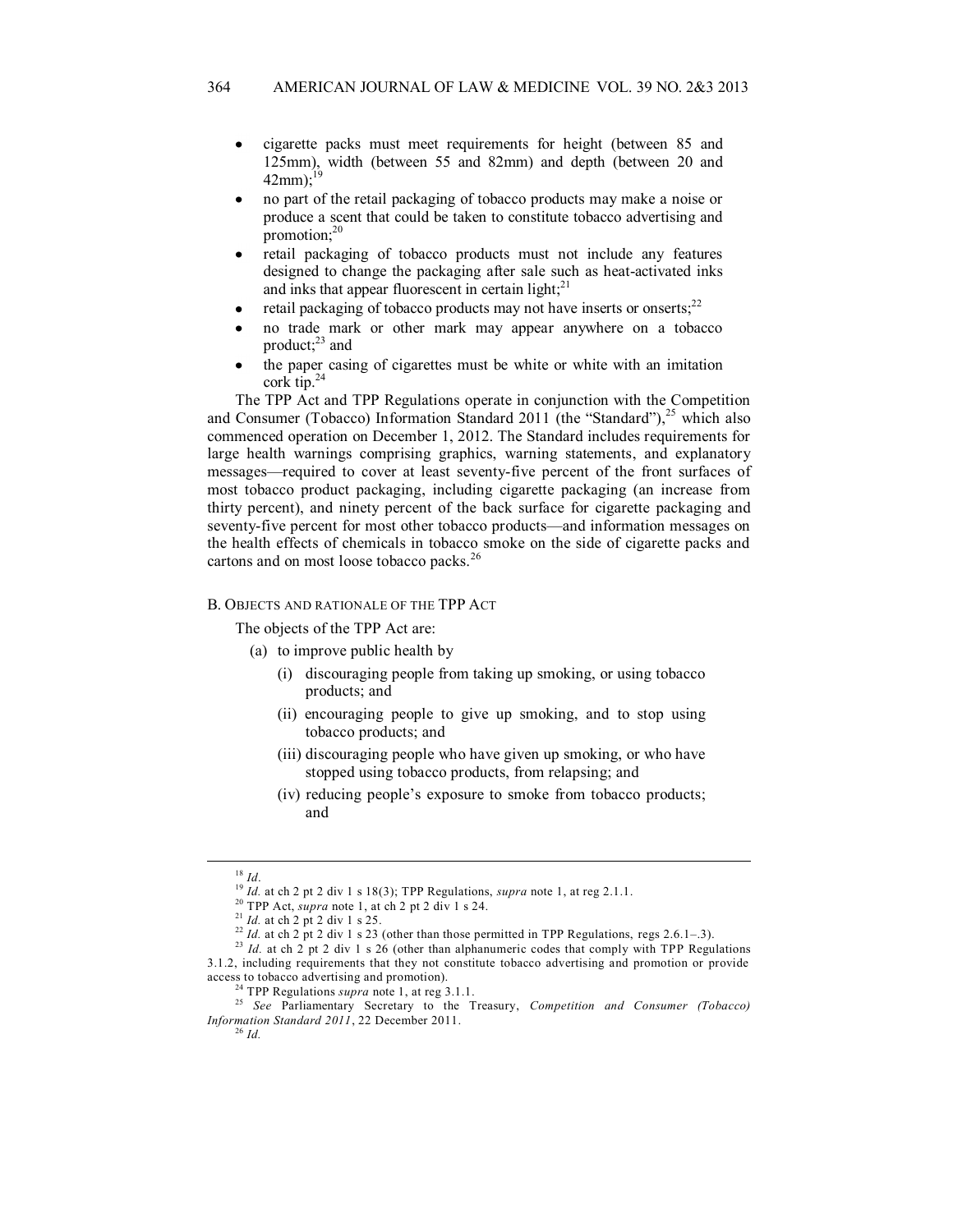(b) to give effect to certain obligations that Australia has as a party to the FCTC.  $27$ 

# The Act states that:

(2) It is the intention of the Parliament to contribute to achieving the objects . . . by regulating the retail packaging and appearance of tobacco products in order to:

- (a) reduce the appeal of tobacco products to consumers[;]
- (b) increase the effectiveness of health warnings on the retail packaging of tobacco products[;] and
- (c) reduce the ability of the retail packaging of tobacco products to mislead consumers about the harmful effects of smoking or using tobacco products.<sup>28</sup>

The introduction of plain packaging was announced by the Australian Government in April 2010 as part of a "comprehensive suite of reforms to reduce smoking and its harmful effects," which also included a twenty-five percent excise increase, further investment in anti-smoking social marketing campaigns, and legislation to restrict the advertising of tobacco products on the internet.<sup>29</sup> The Explanatory Memorandum to the Bill notes that tobacco smoking remains one of the leading causes of preventable death and disease among Australians, killing over 15,000 Australians every year and imposing annual social costs of around \$31.5 billion, and that approximately 3 million Australians smoke.<sup>30</sup> It affirms the Australian Government's commitment to reaching performance benchmarks set under the 2012 Council of Australian Governments National Healthcare Agreement of reducing the national smoking rate to ten percent of the population by 2018 and halving the Aboriginal and Torres Strait Islander smoking rate.<sup>31</sup>

The plain packaging scheme is based on a number of findings from a large volume of social science research:<sup>32</sup>

- $\bullet$ "[m]essages and images promoting the use of tobacco products can normalize tobacco use, increase uptake of smoking by youth, and act as disincentives to quit";  $33$
- "packaging of tobacco products is an important element of advertising and promotion, and its value has increased as traditional forms of advertising and promotion have become restricted in countries such as Australia";<sup>34</sup>
- the primary role of tobacco packaging is to "promote brand appeal,  $\bullet$ particularly to youth and young adults";  $35$
- "plain packaging has been shown to be less appealing for youth who  $\bullet$ might be thinking of trying smoking";<sup>36</sup>

<sup>&</sup>lt;sup>27</sup> TPP Act, *supra* note 1, at ch 1 pt 1 s 3(1).

<sup>28</sup> TPP Act, *supra* note 1, at ch 1 pt 1 s 3(2).

<sup>&</sup>lt;sup>29</sup> Explanatory Memorandum, Tobacco Plain Packaging Bill 2011 (Cth) 1 (Austl.).

<sup>30</sup> *Id.*

<sup>31</sup> *Id.*

<sup>&</sup>lt;sup>32</sup> The Explanatory Memorandum, *supra* note 29, cites a number of relevant research publications.

<sup>33</sup> *Id.*  $^{34}$   $^{10}$ .

 $^{35}$  *Id.* 

<sup>36</sup> *Id.*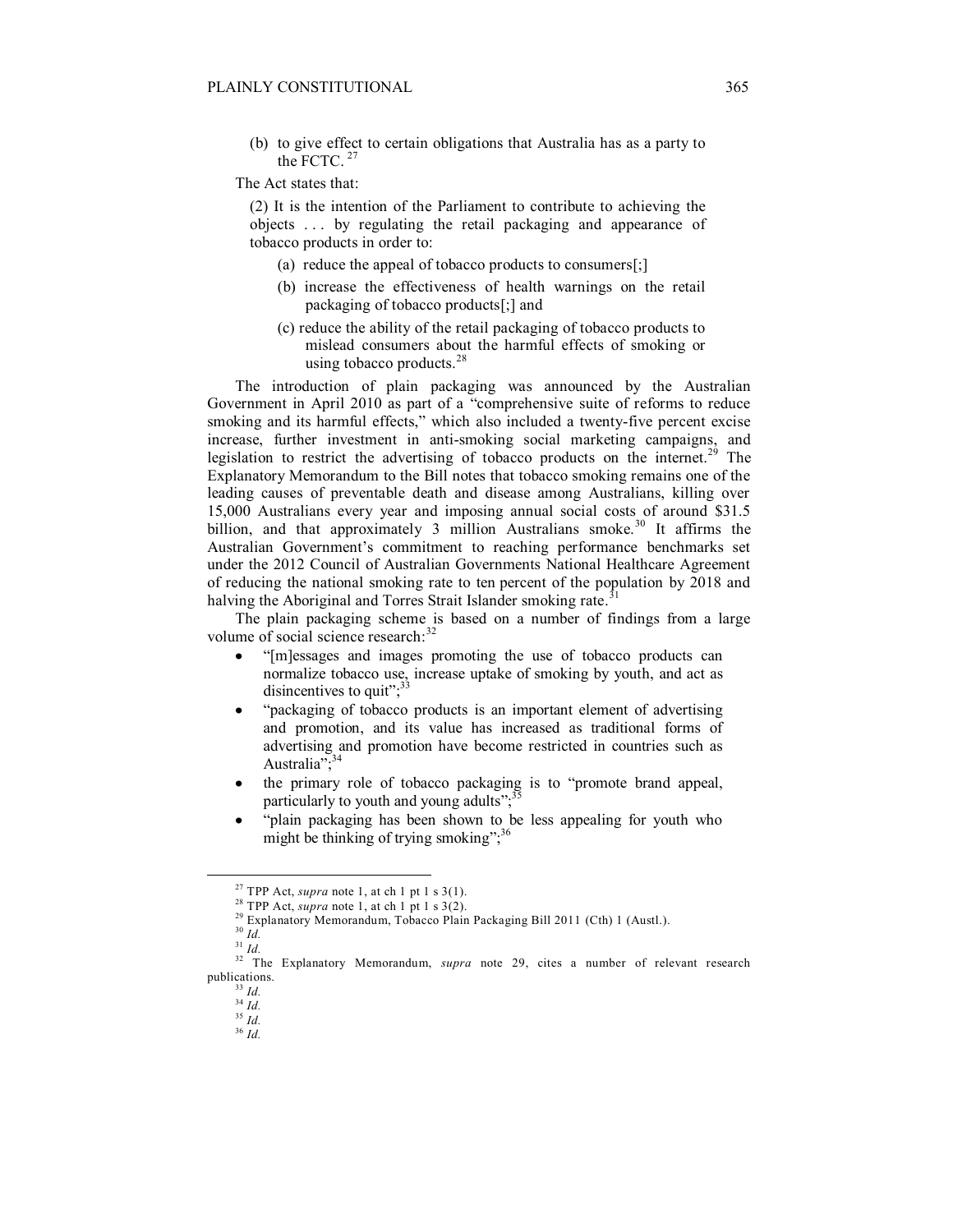- "[m]any smokers are misled by pack design into thinking that certain cigarettes may be safer";<sup>37</sup>
- "[p]ack design can also distract from the prominence of graphic health warnings"; 38
- "the inclusion of brand names and other design embellishments on cigarettes are strongly associated with the level of appeal and perceived traits associated with branding, such as sophistication<sup>77</sup>,<sup>39</sup> and
- "innovative packaging shape, size, and opening . . . created strong associations with level of appeal and perceived traits associated with branding."<sup>40</sup>

The prescribed drab dark brown color was selected on the basis of market research which showed that it "was optimal in terms of decreasing the appeal and attractiveness of tobacco packaging, decreasing the potential of the pack to mislead consumers about the harms of tobacco use, and increasing the impact of graphic health warnings." $41$ 

# C. TWO SIGNIFICANT FEATURES OF THE ACT

Two other features of the Act bear mention, as they are essential to understanding the way in which the High Court challenges were argued and decided.

# 1. Inter-Relationships with the Trade Marks Act and the Designs Act

The TPP Act deals specifically with its inter-relationships with the Trade Marks Act 1995 (Cth) and the Designs Act 2003 (Cth). <sup>42</sup> The TPP Act provides that its prohibitions on the use of trade marks cannot be grounds (under the Trade Marks Act) for refusing to register a trade mark, revoking the acceptance of an application for registration of the trade mark, registering the trade mark subject to conditions or limitations, or revoking the registration of the trade mark. <sup>43</sup> This section "preserves a trade mark owner's ability to protect a trade mark, and to register and maintain registration of a trade mark."<sup>44</sup> Similarly, the TPP Act provides that failure to make a product that embodies a registered design merely as a result of complying with the TPP Act does not provide a basis for an order (under the Designs Act) requiring the grant of a license in relation to the design or revoking the registration of the design.<sup>45</sup>

2. Provision that in the Event that the Scheme Would Otherwise Be Constitutionally Invalid, Act Not to Apply to the Extent of That Unconstitutionality

The TPP Act provides that it "does not apply to the extent (if any) that its operation would result in an acquisition of property from a person otherwise than on just terms."<sup>46</sup> It states that:

 $\overline{a}$ 

<sup>43</sup> *Id.* at ch 2 pt 2 div 1 s 28(3).

<sup>37</sup> *Id.* at 1-2.

<sup>38</sup> *Id.* at 2.

<sup>39</sup> *Id.* at 14.

<sup>40</sup> *Id.* at 12.

<sup>41</sup> *Id.* at 12.

<sup>&</sup>lt;sup>42</sup> TPP Act, *supra* note 1, at ch 2 pt 2 div 1 ss 28-29.

<sup>44</sup> Explanatory Memorandum, *supra* note 29, at 15.

<sup>45</sup> TPP Act, *supra* note 1, at ch 2 pt 2 div 1 s 29.

<sup>46</sup> *Id*. at ch 1 pt 3 s 15(1).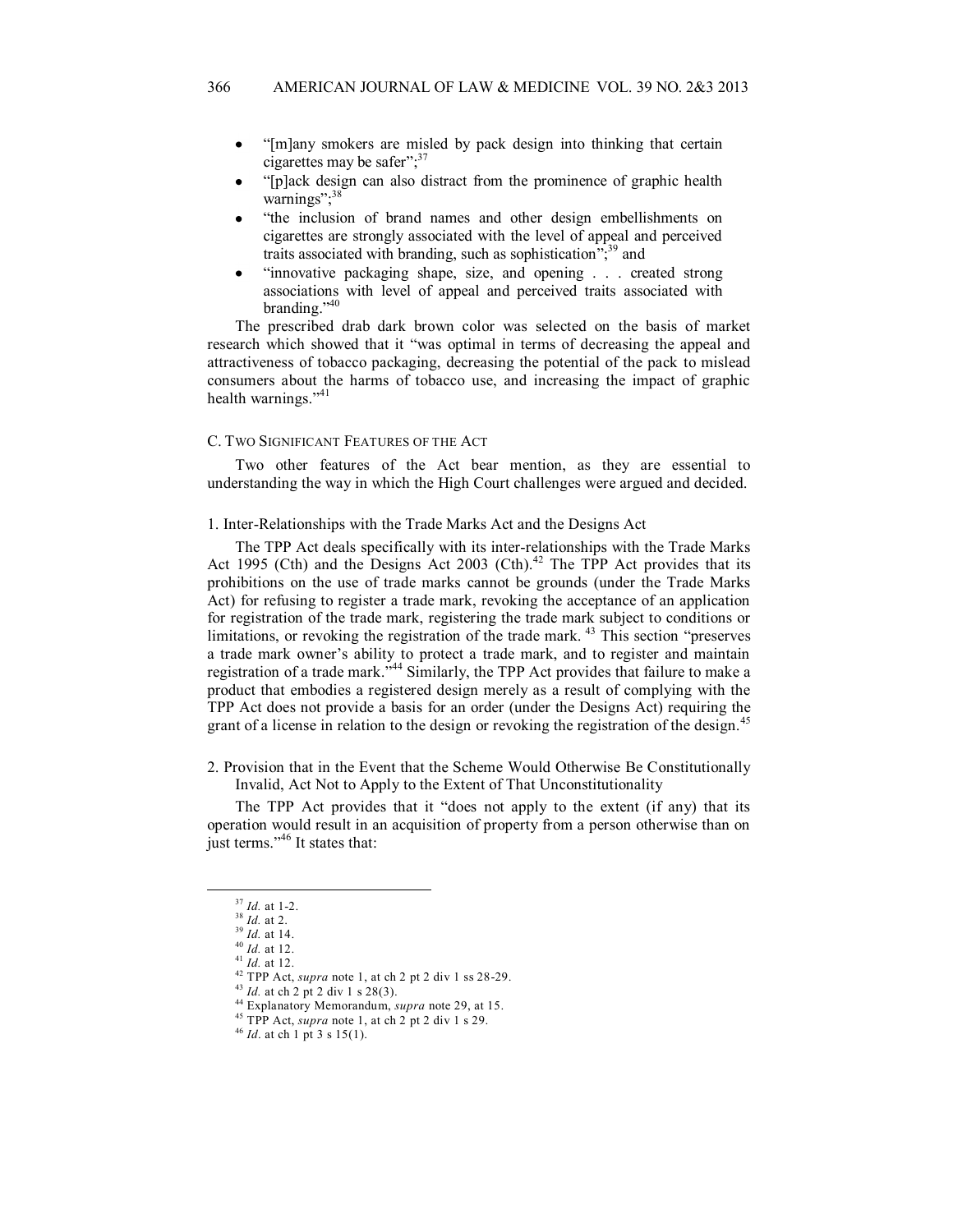In particular, if, apart from this section, this Act would result in such an acquisition of property because it would prevent the use of a trade mark or other sign on or in relation to the retail packaging of tobacco products, or on tobacco products, then despite any other provision of this Act, the trade mark or sign may be used on or in relation to the retail packaging of tobacco products, or on tobacco products, subject to any requirements that may be prescribed in the regulations for the purposes of this subsection.<sup>47</sup>

The effect of this section is that, in the event that the operation of plain packaging were to be found unconstitutional, the Act would not apply to the extent of that unconstitutionality, and regulations made under the Act could prescribe restrictions on the use of trade marks or signs. This would allow an alternate scheme to be enacted through regulations, presumably in accordance with any guidance given by a court decision finding that plain packaging was unconstitutional, without the need to amend the Act. The Explanatory Memorandum notes that this section was included "out of an abundance of caution," though the Government believed that the Act had been drafted "so as to avoid the potential for any acquisition of property other than on just terms" that would be contrary to the Constitution.<sup>48</sup>

# III. THE HIGH COURT CHALLENGES

## A. THE CASES PRESENTED TO THE HIGH COURT FOR RESOLUTION

Four major tobacco companies (or groups of companies)—British American Tobacco (BAT), Imperial Tobacco, Japan Tobacco, and Philip Morris—challenged the TPP Act in the High Court of Australia, Australia's highest court. Proceedings were instituted directly in the High Court, rather than a lower court, as the High Court has "original jurisdiction" in all matters "[i]n which the Commonwealth, or a person suing or being sued on behalf of the Commonwealth, is a party,"<sup>49</sup> and "in any matter . . . arising under this Constitution, or involving its interpretation."<sup>50</sup>

The tobacco companies' challenges were based on section  $51(xxxi)$  of the Constitution, under which the Australian Parliament has power to make laws with respect to "the acquisition of property on just terms from any State or person for any purpose in respect of which the Parliament has power to make laws."<sup>51</sup> Though expressed in terms of the conferral of power on the Parliament (the power to acquire property on just terms), the provision operates as a constraint on legislative power,<sup>52</sup> and as a protection of property, both tangible and intangible. Legislation that violates the constraint is invalid, rather than enlivening a right to compensation.

Section  $51(xxxi)$  was the only basis on which the tobacco companies could conceivably mount the semblance of a plausible constitutional challenge. Unlike

<sup>47</sup> *Id.* at ch 1 pt 3 s 15(2).

<sup>48</sup> Explanatory Memorandum, *supra* note 29, at 11.

<sup>49</sup> AUSTRALIAN CONSTITUTION S 75(iii).

<sup>50</sup> *Id.* at S 76(i); *Judiciary Act 1903* (Cth) s 30 (Austl.).

<sup>&</sup>lt;sup>51</sup> AUSTRALIAN CONSTITUTION S 51(xxxi).

<sup>52</sup> *JT Int'l SA v Commonwealth* (*Tobacco Plain Packaging Case*) [2012] HCA 43, ¶ 167 (Austl.) (Justices Hayne and Bell, describe section 51(xxxi) as a "legislative power with respect to the *acquisition* of property which is abstracted from other heads of legislative power").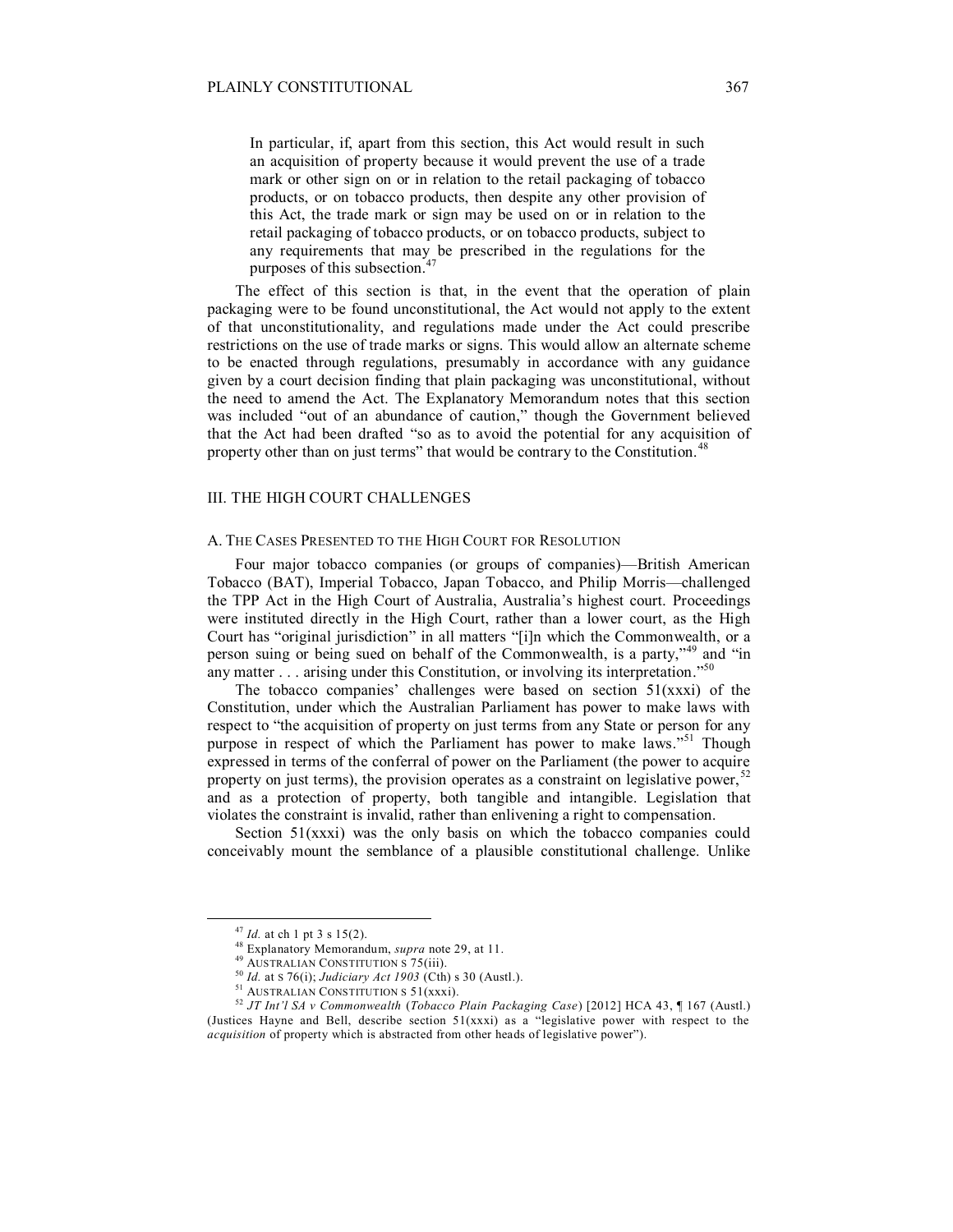other jurisdictions,  $53$  the Australian Constitution provides no protection for expression or speech (let alone commercial expression or speech), with the exception of an implied right to freedom of political communication (communication about governmental or political matters), such communication being an essential aspect of the operation of Australia's system of representative government.<sup>54</sup> The State of Victoria and the Australian Capital Territory have both enacted statutory charters of rights which provide protection to freedom of expression (which may be restricted in order to protect other public interests).<sup>55</sup> Both specify that only "individuals" (i.e., natural persons) have "human rights."<sup>56</sup>

Once the constitutional challenges had been filed, a process of determining the appropriate form in which they should be heard commenced.<sup>57</sup> Ultimately, the challenges proceeded by way of questions reserved for the Court on the basis of facts agreed between the Commonwealth and BAT, in which Imperial and Philip Morris participated as interveners with exposure as to costs, $5<sup>8</sup>$  and a demurrer (a procedure under which one party argues that even if everything alleged by the other were true, the case ought still to be determined in its favor) by Japan Tobacco.<sup>59</sup> The cases were heard together and a single decision (constituting of six separate judgments) was issued.

In the BAT (with Imperial Tobacco and Philip Morris intervening) matter, five questions were reserved for the consideration of the Court, to be determined on the basis of a set of "agreed facts." The primary questions were:

<sup>53</sup> *See* U.S. CONST. amend. I; Canadian Charter of Rights and Freedoms, Part I of the Constitution Act, 1982, *being* Schedule B to the Canada Act, 1982, c.11 (U.K.); S. AFR. CONST., 1996 § 16; Convention for the Protection of Human Rights and Fundamental Freedoms, European Convention on Human Rights art. 10, Nov. 4, 1950, 213 U.N.T.S. 221, 230.

<sup>54</sup> *Coleman v Power* (2004) 220 CLR 1 ¶¶ 208-209 (Austl.); *Lange v Austl. Broad. Corp.* (1997) 18 CLR 520, 572 (Austl.).

<sup>55</sup> *Charter of Human Rights and Responsibilities* (2006) (Vic) s 15 (Austl.); *Human Rights Act 2004* (ACT) s 16 (Austl.).

<sup>56</sup> *Charter of Human Rights and Responsibilities* (2006) (Vic) s 6 (Austl.); *Human Rights Act 2004* (ACT) s 6 (Austl.).

This involved discussion between the parties under the guidance of a single judge of the Court, Justice Gummow, which included four Directions Hearings. *See* Transcript of Proceedings, *Van Nelle Tabak Nederland BV & Anor v Commonwealth* (High Court of Australia, Gummow J, 22 December 2011); Transcript of Proceedings, *Philip Morris Ltd. v Commonwealth* (High Court of Australia, Gummow J, 24 January 2012); Transcript of Proceedings, *Philip Morris Ltd. v Commonwealth* (High Court of Australia, Gummow J, 23 February 2012); Transcript of Proceedings, *Philip Morris Ltd. v Commonwealth* (High Court of Australia, Gummow J, 27 February 2012).

<sup>58</sup> Transcript of Proceedings, 27 February 2012, *supra* note, 57. The Australian Government and BAT agreed to questions reserved and agreed facts which were presented to Justice Gummow at the February 27 Directors Hearing. No agreement was reached with either Imperial Tobacco or Philip Morris.

<sup>&</sup>lt;sup>59</sup> *Id.* The Attorneys-General of Queensland, the Australian Capital Territory and the Northern Territory intervened in both matters and made submissions supporting the validity of the scheme. *See* Attorney-General (Qld), Submissions on Behalf of the Attorney-General for the State of Queensland (Intervening), Submission in *JT Int'l SA v Commonwealth*, No. S409/2011, 12 April 2012; Attorney-General (ACT), Submissions for the Attorney-General of the Australian Capital Territory Intervener, Submission in *JT Int'l SA v Commonwealth*, No. S409/2011, 5 April 2011; Attorney-General (NT), Submissions of the Attorney-General for the Northern Territory (Intervening), Submission in *JT Int'l SA v Commonwealth*, No. S409/2011, 5 April 2011). Cancer Council Australia (CCA) sought leave to make submissions as amicus curiae. *See* Cancer Council Australia, 'Submissions of Cancer Council Australia', Submission in *JT Int'l SA v Commonwealth*, No S389/2011, 26 March 2012. Leave was not granted, the Court having "take[n] account of the fact" that "the matters [CCA sought] to canvass are adequately canvassed in the Commonwealth submissions." Transcript of Proceedings, *JT Int'l SA v Commonwealth* (High Court of Australia, French CJ, 17 April 2012).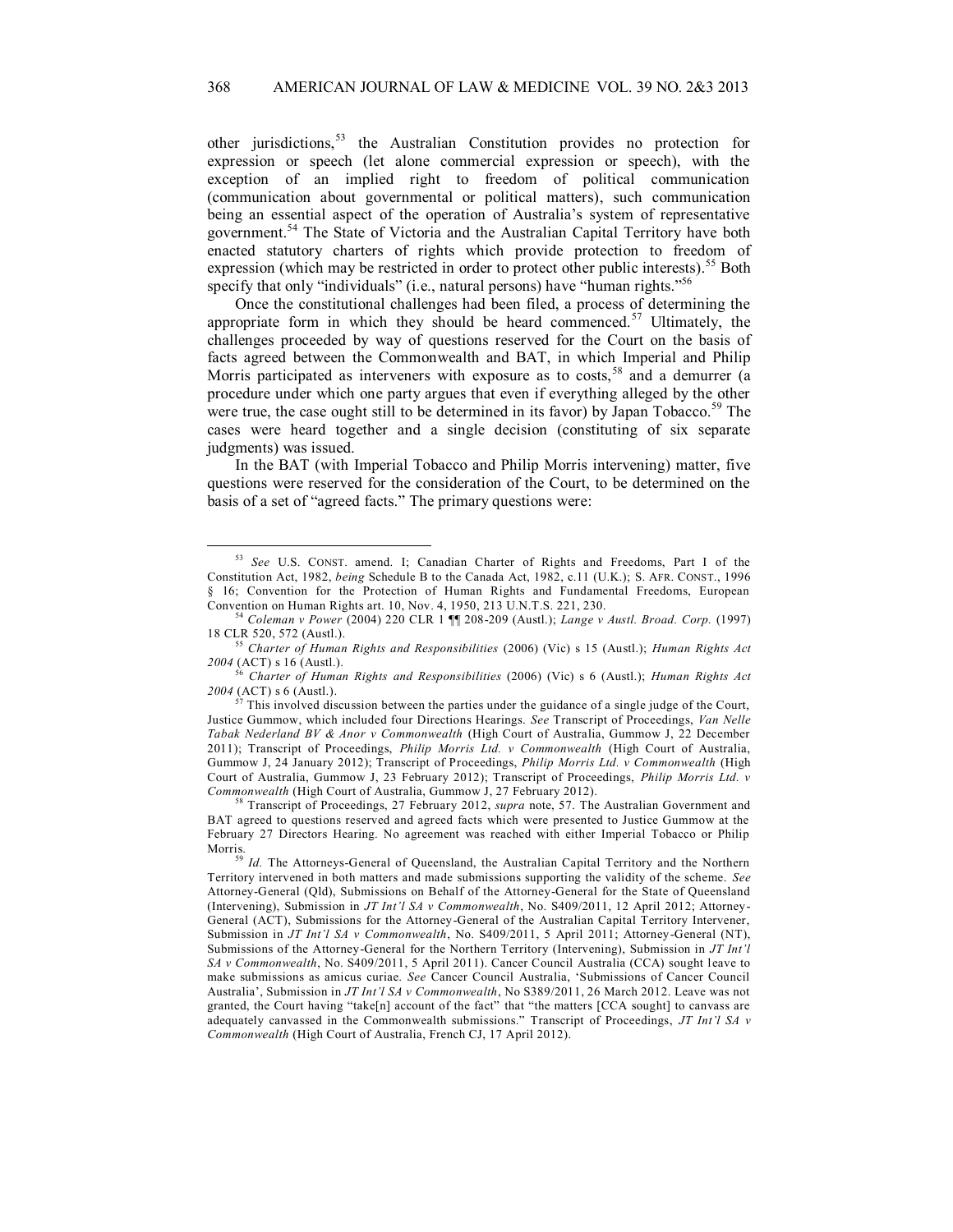- (1) Apart from [section] 15 of the TPP Act, would all or some of the provisions of the TPP Act result in an acquisition of any, and if so what, property of the plaintiffs or any of them otherwise than on just terms, of a kind to which [section] 51(xxxi) of the *Constitution* applies?
- (2) Does the resolution of question (1) require the judicial determination of any and if so what disputed facts following a trial?
- (3) If the answer to question (1) is "yes" are all or some, and if so which, provisions of the TPP Act in whole or in part beyond the legislative competence of the Parliament by reason of [section] 51(xxxi) of the *Constitution*? 60

The fourth question concerned a challenge to the constitutional validity of section 15 on the basis that it was said to infringe the constitutional separation of powers by "requir[ing] the court to perform a feat which is in essence 'legislative and not judicial"<sup>61</sup>—an issue which did not arise given the Court's answers to the first three questions. The fifth was a standard question concerning the costs of the proceedings.<sup>62</sup>

The agreed facts concerned:

- (a) the existence and operation of the three BAT companies that brought the challenge; ownership of registered trade marks; ownership of a registered patent; ownership of a registered design; ownership of copyright; many members of the public having been exposed to and become familiar with BAT's branded cigarettes; BAT having established goodwill and reputation in connection with its branded cigarettes; Commonwealth, State, and Territory tobacco control legislation; the existence of the WHO and the fact of Australia's WHO membership; the existence of the FCTC, and the fact of Australia being a Party; the adoption by the Conference of the Parties to the FCTC of guidelines on Articles 11 and 13; the existence and operation of Quitline telephone services; the fact of the Quitline logo consisting of one or more registered trade marks, the registered owner of which is the Anti-Cancer Council of Victoria;<sup>63</sup>
- (b) the packaging and appearance of cigarettes having, by the time of the enactment of the Act, become the principal means used and available to be used by BAT in Australia for the purposes of distinguishing its cigarettes in the course of trade from other brands of cigarettes; and promoting its cigarettes in compliance with the said legislation<sup>64</sup>—by

<sup>60</sup> *JT Int'l SA v Commonwealth* (*Tobacco Plain Packaging Case*) [2012] HCA 43, ¶ 27 (Austl.).

<sup>61</sup> *See* British American Tobacco Australasia Ltd, Submissions of the Plaintiffs, Submission in *JT Int'l SA v Commonwealth*, No. S389/2011, 26 March 2012, ¶ 71. In its writ of summons, BAT argued that section 15 "is, in substance and effect, no different from a law that provides that 'This law only applies in the circumstances in which it is valid,' which is not a valid exercise of legislative power." British American Tobacco Australasia Ltd., Writ of Summons, Submission in *British Tobacco Australasia Ltd. v Commonwealth*, No. S389/2011, 1 Dec. 2011, ¶ 11(b) (Austl.).

<sup>62</sup> *Tobacco Plain Packaging Case*, ¶ 27.

<sup>63</sup> Australian Gov't Solicitor, Submission of Defendants, Submission in *British American Tobacco Australasia Ltd. v Commonwealth*, No. S389/2011, 27 Feb. 2012, at 1-8. The Anti-Cancer Council of Victoria operates as "Cancer Council Victoria." *Beyond 2000*, CANCER COUNCIL VICTORIA, http://www.cancervic.org.au/about/70-years/history-2000s (last visited Mar. 27, 2013).

<sup>&</sup>lt;sup>4</sup> It is significant that BAT agreed that packaging and appearance perform this promotional role, i.e., that their functions go beyond distinguishing between tobacco products and providing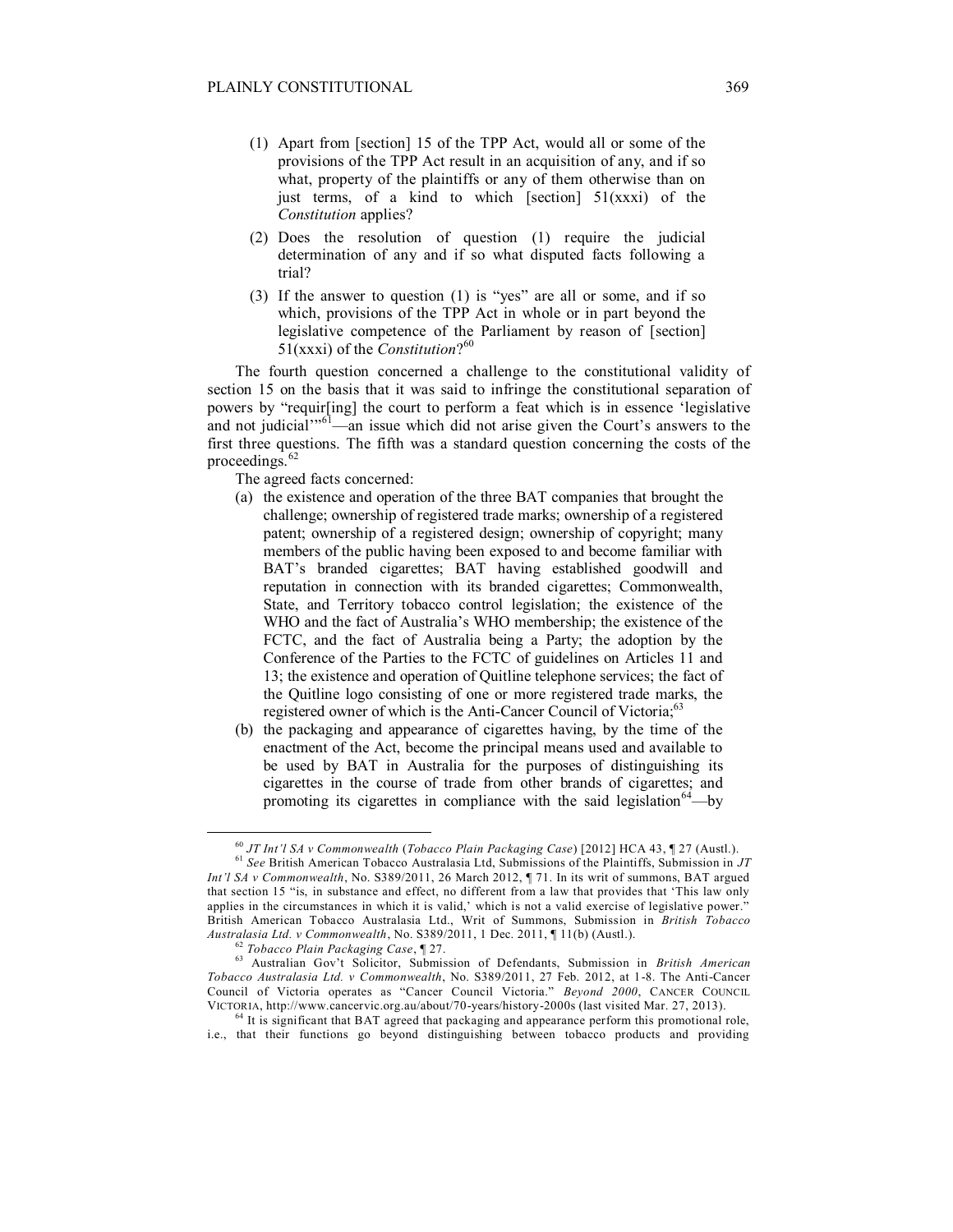reason of Commonwealth, State, and Territory regulation of the marketing and advertising of tobacco products; 65

- (c) the fact that smoking tobacco is a cause of serious and fatal diseases, such as lung cancer, respiratory disease and heart disease;<sup>66</sup> and
- (d) the fact that risk of such diseases reduces in groups of people who quit smoking, and the reduction of risk increases from quitting earlier.<sup>67</sup>

# B. THE SUBSTANTIVE RESOLUTION OF THE CHALLENGES

The tobacco companies argued that they had a range of intellectual property and related rights (trade marks, get-up, copyright, design, patents, packaging rights, licensing rights, and goodwill), which were acquired by the TPP Act without just terms being provided to them. <sup>68</sup> Accordingly, they argued the Act should either be read down in accordance with section 15 so as not to apply to their property, or be held invalid.<sup>69</sup> There was no dispute that the tobacco companies did have property (though there was dispute about the "nature and amplitude"<sup>70</sup> of those rights, and therefore the nature and extent of the impact of the scheme upon those rights).

The case was decided in the Australian Government's favor on the basis of the majority's affirmation  $(six-to-one)^{71}$  of what Justices Hayne and Bell described as the "bedrock principle" that "[t]here can be no acquisition of property without 'the Commonwealth or another acquir[ing] an interest in property, however slight or insubstantial it may be.'"<sup>72</sup> "[T]he relevant constitutional question is whether there has been an *acquisition* of property, not whether there has been a *taking*." <sup>73</sup> The tobacco companies were unable to show any such acquisition.<sup>74</sup> Arguments by the

<sup>65</sup> Australian Gov't Solicitor, *supra* note 63.

<sup>66</sup> *Id.*

 $\overline{a}$ 

<sup>67</sup> *Id.* It should be noted that the Commonwealth sought to put a large volume of material before the Court on the basis of which it sought to argue that the Court should make a number of findings of "constitutional fact" about the grave harm caused by smoking toba cco products, the promotion of tobacco products by retail packaging, and the impact of health warnings. *See* Commonwealth of Australia, Submissions of the Commonwealth of Australia, Submission in *Tobacco Plain Packaging Case*, No. S389/2011, 5 April 2012, ¶¶ 13-42 [hereinafter *Commonwealth Submission*]. These facts were said not to "form issues between parties to be tried like [other] questions [of fact]," but "simply involve information which the Court should have in order to judge properly of the validity of this or that statute." *Id.* ¶ 13. The tobacco companies opposed the introduction and consideration of this material, and the Court declined to accept it. It proved unnecessary for the resolution of the challenges.

<sup>68</sup> *JT Int'l SA v Commonwealth* (*Tobacco Plain Packaging Case*) [2012] HCA 43, ¶ 25 (Austl.).

<sup>69</sup> *Id.* ¶ 26.

<sup>70</sup> *Commonwealth Submission*, *supra* note 67, ¶ 5.

<sup>71</sup> *Tobacco Plain Packaging Case*, ¶ 27.

<sup>72</sup> *Id*. at ¶ 169; *see also id.* ¶ 42 (French, CJ); *id.* ¶¶ 131-132, 149-154 (Gummow, J); *id.* ¶¶ 278- 79; *id.* ¶¶ 302-305 (Crennan, J); *id.* ¶¶ 364-65 (Kiefel, J). <sup>73</sup> *Id*. ¶ 164; *see also id.* ¶ 42 (French, CJ). Justice Gummow commented on the differences

between section 51(xxxi) and the "taking" clause in the U.S. Constitution. *Id.* ¶¶ 109-118. His Honor wrote that the effect of U.S. jurisprudence is to accept that the "taking" clause may be engaged without what the decisions of the High Court would classify as an "acquisition." *Id.* ¶ 115. He noted that "the greater scope this gives to the Fifth Amendment has been temper ed by a doctrine permitting 'regulation' which does not amount to a 'taking.'" *See also id.* ¶ 355 (Kiefel, J).

<sup>74</sup> Chief Justice French held that the imposition of controls by the TPP Act "may be said to constitute a taking in the sense that the plaintiffs' enjoyment of their intellectual property rights and related rights is restricted," but that there was no acquisition. *Id.* ¶ 44. Justice Gummow held that there was "sufficient impairment, at least of the statutory intellectual property of the plaintiffs, to amount to a 'taking,' but there is no acquisition of any property." *Id.* ¶ 101; *see also id.* ¶¶ 138-141.

<sup>&</sup>quot;information" to consumers. *See* Mark Davison, *Plain Packaging and the TRIPS Agreement: A Response to Professor Gervais*, AUSTL. INTELL. PROP. J. (forthcoming 2013).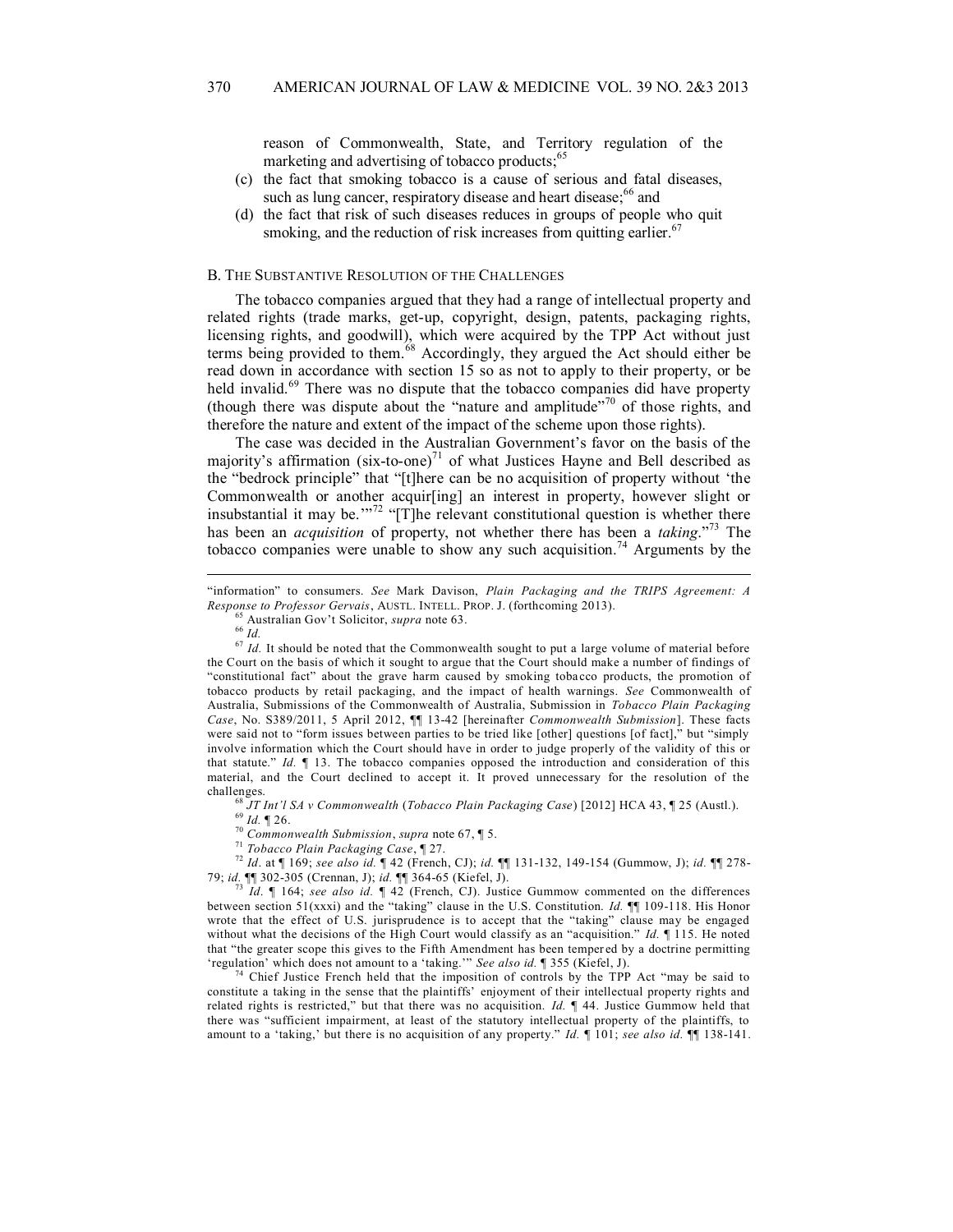tobacco companies that there need be no acquisition of "property" or of a benefit or advantage of a proprietary nature<sup>75</sup> "sought to depart from [the] bedrock principle."<sup>76</sup> Accordingly, the three questions identified above were answered "No," "No" and "Does not arise," respectively, and the demurrer was overruled.<sup>77</sup> Orders for costs were made against the tobacco companies.<sup>78</sup>

- The tobacco companies advanced a range of "creative" arguments in attempting both to expand the Australian constitutional notion of "acquisition," and to articulate relevant "benefits" and "advantages" conferred on the Commonwealth and/or others by the TPP Act. Purported benefits or advantages included:the Commonwealth being able to impose its own design, labeling, and get-up on packaging and cigarettes; 79
- the increased prominence of advertising of Quitline services by reason of the prohibition on use of the plaintiffs' property, with benefit conferred on both the Commonwealth and Quitline service providers;<sup>80</sup>
- the Commonwealth obtaining the right to require the printing of its and others' messages without any obligation to pay for the design, printing or publicity benefit thereby obtained, conferring a direct financial benefit on Quitline service providers and others;<sup>81</sup>
- the pursuit of the legislative purposes expressed in the objects of the Act; $^{82}$
- the intended reduction in expenditure by the Commonwealth on illnesses alleged to be "tobacco related";<sup>83</sup>
- the improved effectiveness of health warnings through the creation of a "blank background," without trade marks and get-up that are said to draw attention away from the warnings;<sup>84</sup>

*Id.* **[169-171.** The companies' arguments drew on a dissenting view expressed by Justice Deane in *Commonwealth v Tasmania*, "that the absence of a material benefit of a proprietary nature did not conclude whether there had been an acquisition of property in that case." *Id.* ¶ 172; s*ee Commonwealth v Tasmania* ("*Tasmanian Dam Case"*) [1983] HCA 21 (Austl.). The arguments also drew on the observation by Justices Deane and Gaudron in *Mutual Pools & Staff Pty Ltd v Commonwealth* that a person must obtain "at least some identifiable benefit or advantage *relating to the ownership or use of property*." *Id.* ¶¶ 173 (citing *Mutual Pools & Staff Pty Ltd v Commonwealth* [1994] HCA 9 (Austl.)) (emphasis added).

<sup>76</sup> *Tobacco Plain Packaging Case*, ¶ 170.

<sup>77</sup> *Id.* at 1-2.

 $\overline{a}$ 

<sup>78</sup> *Id.* at 1.

<sup>79</sup> British American Tobacco, Submissions of the Plaintiffs, Submission in *British American Tobacco Australasia Ltd. v Commonwealth*, No. S389/2011, 26 March 2012, ¶ 46(b), *available at* http://www.hcourt.gov.au/assets/cases/s389-2012/BAT\_Plf.pdf.

<sup>80</sup> *Id.* ¶ 46(d).

 $^{81}$  *Id.*  $\parallel$  46(e).

<sup>82</sup> JT Int'l SA, Plaintiff's Submissions, Submission in *JT Int'l SA v Commonwealth*, No. S409/2011, 26 March 2012, ¶ 34, *available at* http://www.hcourt.gov.au/assets/cases/s409- 2011/JT\_Plf.pdf.

 $^{83}$  *Id.* ¶ 35.

Justices Hayne and Bell wrote that the proposition that the TPP Act would take the tobacco companies' property "seems hard to deny" "[o]n the face of it," but that its accuracy "need not be examined because the relevant constitutional question is whether there has been an *acquisition* of property, not whether there has been a *taking.*" *Id.* ¶ 164. Justice Crennan appeared to conflate the concepts of taking and acquisition. Her Honor wrote that restricting or extinguishing the tobacco companies' rights to use their property for advertising or promotional purposes "with a possible consequential diminution in the value of property or the associated businesses, did not constitute a taking amounting to an indirect acquisition." *Id.* ¶ 296.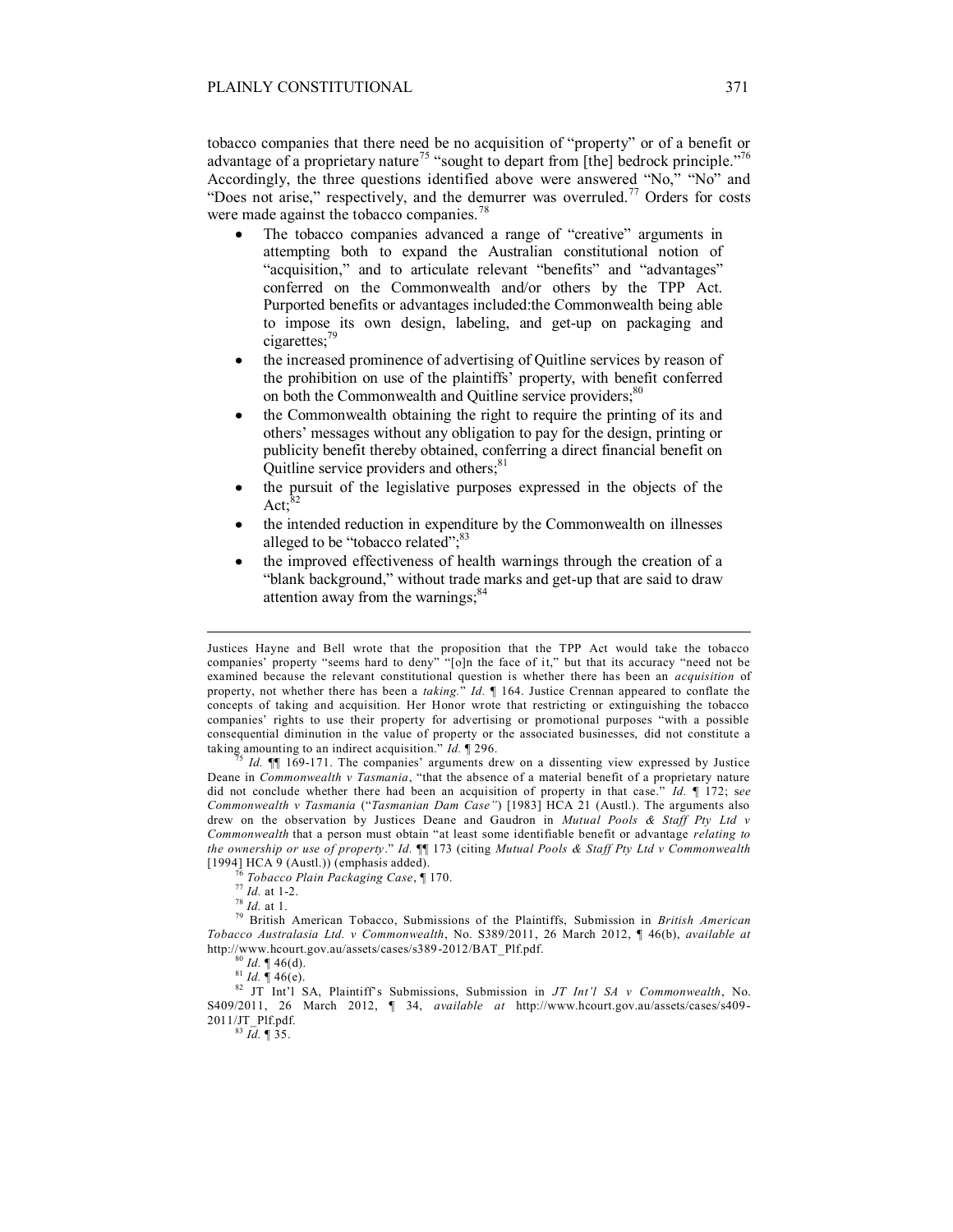- the furthering of the Commonwealth's foreign policy objectives through giving effect to obligations under the FCTC; ${}^{85}$
- the obtaining of comprehensive control of the exploitation of packaging, cigarettes, registered trade marks and goodwill; 86
- the obtaining of the right to control access to the benefits of use of registered trade marks and get-up;<sup>87</sup> and
- the obtaining of exclusive possession of the surface areas of packs and cigarettes. 88

Not surprisingly, in light of the "bedrock principle" affirmed by the majority, none of these arguments succeeded. On analysis, a number of these arguments strike as somewhere on the spectrum between tortuous and absurd, particularly those that assert that it is the very pursuit or achievement of the objects of the legislation that should entitle the tobacco companies to "just terms" and thus render the legislation invalid.

This Article does not examine the Court's disposition of each of these arguments in detail. Rather, it seeks to identify six of the major themes and narratives that can be found running through the reasoning of the majority. It is these themes and narratives that are likely to feature in other legal challenges to plain packaging (or to large health warnings)—both domestic and international—though to be argued and resolved in the context of different laws, doctrines, and legal principles. This Article also outlines the major elements of the judgment of the dissentient, Justice Heydon.

## 1. The Relevant Rights of the Tobacco Companies Were "Negative Rights"

The rights at issue in the challenges were essentially negative in character, i.e., rights to exclude others, rather than positive rights to use. For example, Justice Crennan wrote that the "exclusive right" to use a trade mark granted to a registered owner by the Trade Marks Act "is a negative right to exclude others from using it."<sup>89</sup> Similarly, Justice Kiefel observed that "the right subsisting in the owner of a trade mark is a negative and not a positive right. It is to be understood as a right to exclude others from using the mark." $\frac{300}{20}$ 

2. The Tobacco Companies May Have Lost Something of Commercial Value, but Commercial Value Is Not the Object of Constitutional Protection

Justice Gummow noted that the rights of registered trade mark owners to assign their marks with or without goodwill, to license others to use them, and to bring proceedings against other parties for infringement, and the generation of goodwill flowing from the use of registered trade marks "may be of great commercial

<sup>84</sup> *Id.* ¶ 36.

<sup>85</sup> *Id.* ¶ 37.

<sup>86</sup> Philip Morris Ltd., Philip Morris Ltd.'s Submissions (Intervening), Submission in *British American Tobacco Australasia Ltd. v Commonwealth*, No. S389/2011, 26 March 2012, ¶ 5, *available at* http://www.hcourt.gov.au/assets/cases/s389-2012/BAT\_Phillip.pdf. Philip Morris went so far as to argue that the Act "is an Act for the acquisition of control of the [tobacco companies'] Property : that is its purpose." Philip Morris Ltd, Philip Morris Ltd's Reply Submissions, Submission in *British American Tobacco Australasia Ltd. v Commonwealth*, No S389/2011, 11 April 2011, ¶ 2.

<sup>87</sup> Philip Morris Ltd., Philip Morris Ltd's Submissions (Intervening), *supra* note 86, ¶ 32.

<sup>88</sup> *Id.*

<sup>89</sup> *JT Int'l SA v Commonwealth* (*Tobacco Plain Packaging Case*) [2012] HCA 43, ¶ 248 (Austl.).

<sup>90</sup> *Id.* ¶ 348 (Kiefel, J); *see also id.* ¶¶ 36, 40, 43 (French, CJ); ¶105 (Gummow, J).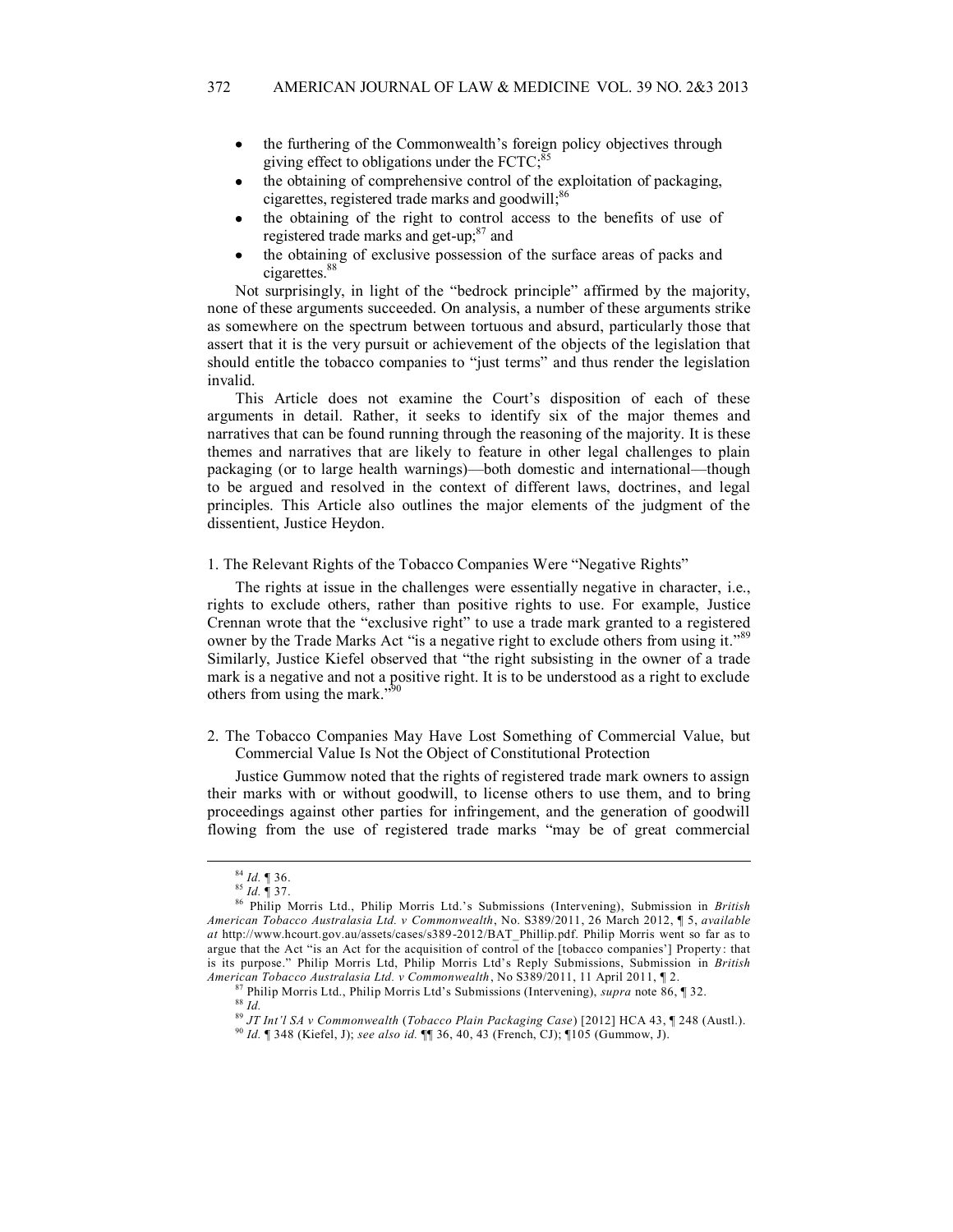value."<sup>91</sup> The rights in respect of registered trade marks "are in substance, if not in form, denuded of their value and thus of their utility by the imposition of the regime."<sup>92</sup> Justice Crennan noted that distinctive marks may have a capacity to advertise and promote sales of products<sup>93</sup> and that this function of a trade mark "may be of great commercial value;<sup> $394$ </sup> that the Act may reduce the volume of the tobacco companies' sale of products, the value of associated goodwill in trade marks and associated businesses, and the value of rights to assign or license such marks;<sup>95</sup> and that the Act's operation may be "severe from a commercial viewpoint."<sup>96</sup> Justice Kiefel wrote that it may be accepted that some or much of the value of the tobacco companies' intellectual property is lost, <sup>97</sup> trade marks that cannot be lawfully used in connection with the goods to which they relate are unlikely to be readily assignable, and the restrictions on use of the marks introduced by the Act were likely to have effects upon the custom drawn to the tobacco companies' businesses and upon their profits.<sup>98</sup> Justice Kiefel also noted that if the central statutory object of the TPP Act — to dissuade persons from using tobacco products—were to be effective, the tobacco companies' businesses may be harmed.<sup>9</sup>

But none of this was the object of constitutional protection. Justice Gummow cited the observation of Justice Dixon in *British Medical Association v Commonwealth* that section 51(xxxi) does not give protection to "the general commercial and economic position occupied by traders."<sup>100</sup> Justice Crennan wrote that section  $51(xxxi)$  "is not directed to preserving the value of a commercial business or the value of an item of property."<sup>101</sup> Similarly, Justice Kiefel observed that section  $51(xxxi)$  is "directed to proprietary interests and not to the commercial position of traders."<sup>102</sup>

3. The Regulatory Scheme Is No Different in Kind from Other Legislation Requiring Health or Safety Warnings

Justices Hayne and Bell wrote that the requirements of the Act "are no different in kind from any legislation that requires labels that warn against the use or misuse of a product, or tell the reader who to call or what to do if there has been a dangerous use of a product."<sup>103</sup> The packaging "will convey messages to those who see it warning against using, or continuing to use, the product contained within the packaging."<sup>104</sup> This is not akin to the Commonwealth "us[ing] the packaging as advertising space."<sup>105</sup> The Commonwealth makes no public announcement

<sup>91</sup> *Id.* ¶ 81.

<sup>92</sup> *Id.* ¶ 138.

<sup>&</sup>lt;sup>93</sup> Indeed, counsel for Japan Tobacco described a tobacco pack as "our billboard," comparing it to a "billboard as you drive from the airport." Transcript of Proceedings, 17 April 2012, *supra* note 59.

<sup>94</sup> *Tobacco Plain Packaging Case*, ¶ 286.

<sup>95</sup> *Id*. ¶ 295.

<sup>96</sup> *Id.* ¶ 306.

<sup>97</sup> *Id.* ¶ 356.  $^{98}$  *Id.* 

<sup>99</sup> *Id.* ¶ 372.

<sup>100</sup> *Id.* ¶ 47 (citing *British Medical Association v Commonwealth* (1949) 78 CLR 201, 270 (Austl.)); *see also id.* ¶ 167 (Hayne & Bell, JJ).

<sup>101</sup> *Id.* ¶ 295.

 $^{102}$  *Id.*  $\parallel$  357.

<sup>103</sup> *Id.* ¶ 181.  $104 \over 10$ .  $\overline{$  188.

<sup>105</sup> *Id.*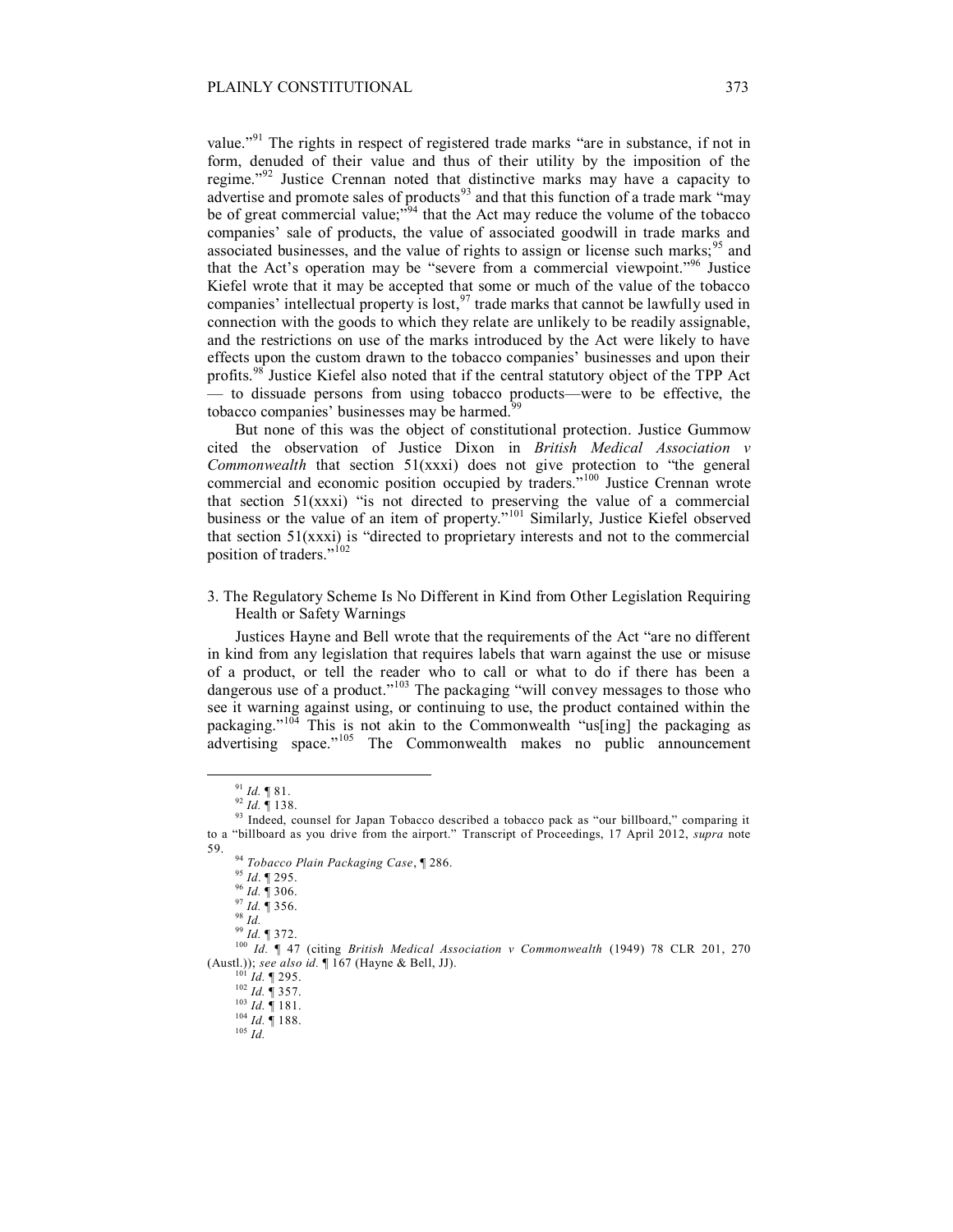promoting or advertising anything.<sup>106</sup> Justice Crennan observed that "[l]egislative provisions requiring manufacturers or retailers to place on product packaging warnings to consumers of the dangers of incorrectly using or positively misusing a product are commonplace."<sup>107</sup> Justice Kiefel wrote that "[m]any kinds of products have been subjected to regulation in order to prevent or reduce the likelihood of harm" and to protect and promote health, including labeling requirements for medicines, poisonous substances, and certain foods.<sup>108</sup>

The tobacco companies' difficulties in showing that the plain packaging scheme effected an acquisition of their property, in some way differing from "ordinary" nonacquisitive regulation of product packaging, were apparent during the hearing. Counsel for Imperial Tobacco sought to distinguish between the skull and crossbones, or the "Keep away from children" warning, on a pack of Ratsak (a brand of rat poison)<sup>109</sup> and the plain packaging scheme on the basis that the former "is not intended to be aversive to sale but to be a guidance as to use and care."<sup>110</sup> The equivalent of the former on tobacco products, counsel argued, might be "Don't inhale" or "Don't have more than two a day" or "Don't give it to your children."<sup>111</sup> In contrast, the message at the heart of the plain packaging scheme is "Here are the reasons why you should not buy this at all."<sup>112</sup> Counsel referred to the "crossing of the line $"$ <sup>113</sup> and to the "zone of the difference between a message which fairly accompanies goods in order to enable them to be used with appropriate care and a message which is designed to destroy the commerce which in fact remains lawful."<sup>114</sup>

The obvious fallacy in this line of argument was pointed out by Justice Bell, who responded to counsel:

With the Ratsak and the chainsaw, there are uses of the product which do not involve the risk, hence the nature of the warning respecting the use of those. It is asserted here that there is no use that does not carry the risk and . . . that is not in issue. That is just on your argument of degree . . . It just seems that one is not necessarily comparing apples with apples in drawing a distinction between the warning on the Ratsak pack and having regard to the objects of this legislation and the nature of the product.<sup>115</sup>

Counsel for Imperial Tobacco also sought to portray the mandated health warnings as a form of government "advertising." He argued that "there is nothing wrong with advertising as a method of government getting their messages over, whether it be to eat more fresh food, to be involved in physical exercise or any other health message,"<sup>116</sup> but when private property is acquired for the purpose of that

<sup>106</sup> *Id.*

<sup>107</sup> *Id.* ¶ 301.

<sup>108</sup> *Id.* ¶ 316.

<sup>&</sup>lt;sup>109</sup> The comparison with Ratsak was made on the first morning of the hearing by Justice Crennan and became somewhat of a running theme through the hearing. *See* Transcript of Proceedings, 17 April 2012, *supra* note 59, at 61.

 $110$  *Id.* 

<sup>111</sup> *Id.* <sup>112</sup> *Id.*

<sup>&</sup>lt;sup>113</sup> *Id.* at 56. <sup>114</sup> *Id.* at 61.

<sup>115</sup> *Id.* at 63.

<sup>116</sup> *Id.* at 62.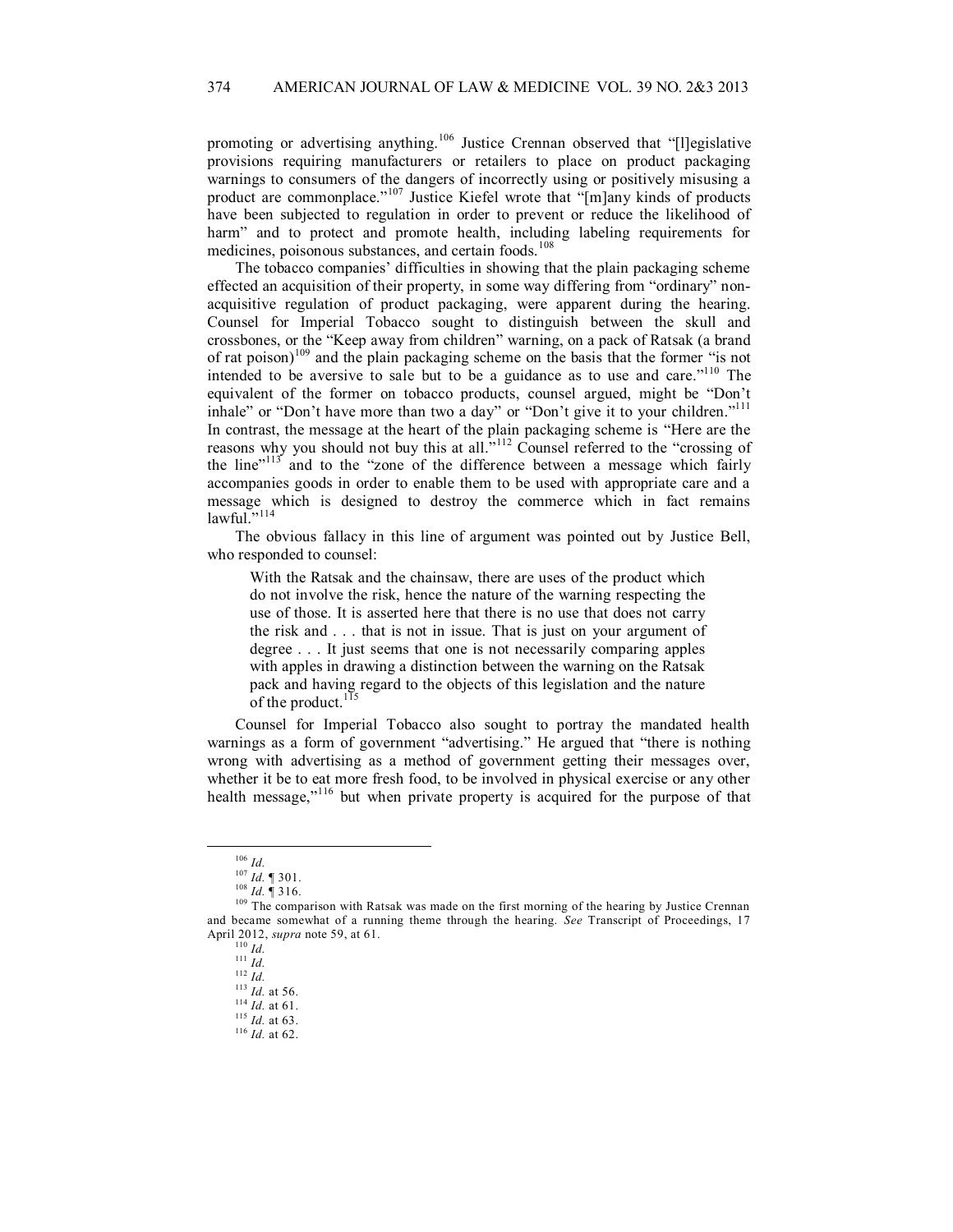advertising, there should be just terms compensation.<sup>117</sup> "The payment for advertising, for the use of somebody's space, be it on the back of a taxi, on a billboard, wherever, is, of course, de rigueur by government and by all sorts of traders." <sup>118</sup> The "payment of people to use their space for the publication of your message is a very large industry."<sup>119</sup> Counsel sought to compare the requirements to a law requiring every bottle of Coca Cola to carry a message, "Pay your taxes on time,"<sup>120</sup> and to advertising on the back of a pack of cornflakes "that there is a movie coming up that will appeal to the same kind of children who eat that kind of confection." 121

4. The Requirements of the Scheme Are Conditions on the Sale of Tobacco Products—The Commonwealth Does Not Use Tobacco Packaging or Products

Justices Hayne and Bell wrote:

[N]o-one other than the tobacco company that is making or selling the product obtains any use of or control over the packaging. The tobacco companies use the packaging to sell the product; they own the packaging; they decide what the packaging will look like. Of course their choice about appearance is determined by the need to obey the law. But no-one other than the tobacco company makes the decision to sell and to sell in accordance with law.<sup>122</sup>

Similarly, Justice Crennan referred to the "*decision of the plaintiffs* to continue to sell tobacco products in retail packaging which complies with more stringent product and information standards, directed to providing more prominent information about tobacco goods." <sup>123</sup> Chief Justice French described the TPP Act as "part of a legislative scheme which places controls on the way in which tobacco products can be marketed."<sup>124</sup>

The point was also made clearly in a question put to counsel for Imperial Tobacco by Justice Hayne during the hearing:

[W]ho is using the box? Not the Commonwealth, the vendor of the box is using it. The vendor of the box is using it and using it in that fashion because that is what the law requires of the vendor of a box containing this particular product. How is the Commonwealth using it? $125$ 

5. The Scheme Allows the Continued Use of Brand Names (Including Trade Marked Brand Names)—The Ability to Use Such Names Is Valuable

Justice Crennan noted that, after implementation of the plain packaging scheme, "the visual, verbal, aural and allusive distinctiveness, and any inherent or acquired distinctiveness, of a brand name can continue to affect retail consumers." $126$  She

<sup>117</sup> *Id.* at 57.

<sup>118</sup> *Id.* at 62.

 $^{119}$  *Id.* at 63.

 $\frac{120}{Id}$ .

<sup>&</sup>lt;sup>121</sup> Transcript of Proceedings, *JT Int'l SA v Commonwealth* (High Court of Australia, 18 April 2012) 5. <sup>122</sup> *JT Int'l SA v Commonwealth* (*Tobacco Plain Packaging Case*) [2012] HCA 43, ¶ 182 (Austl.).

<sup>123</sup> *Id.* ¶ 301 (emphasis added).

<sup>124</sup> *Id.* ¶ 44.

<sup>&</sup>lt;sup>125</sup> Transcript of Proceedings, *supra* note 121, at 99.

<sup>126</sup> *Tobacco Plain Packaging Case*, ¶ 290.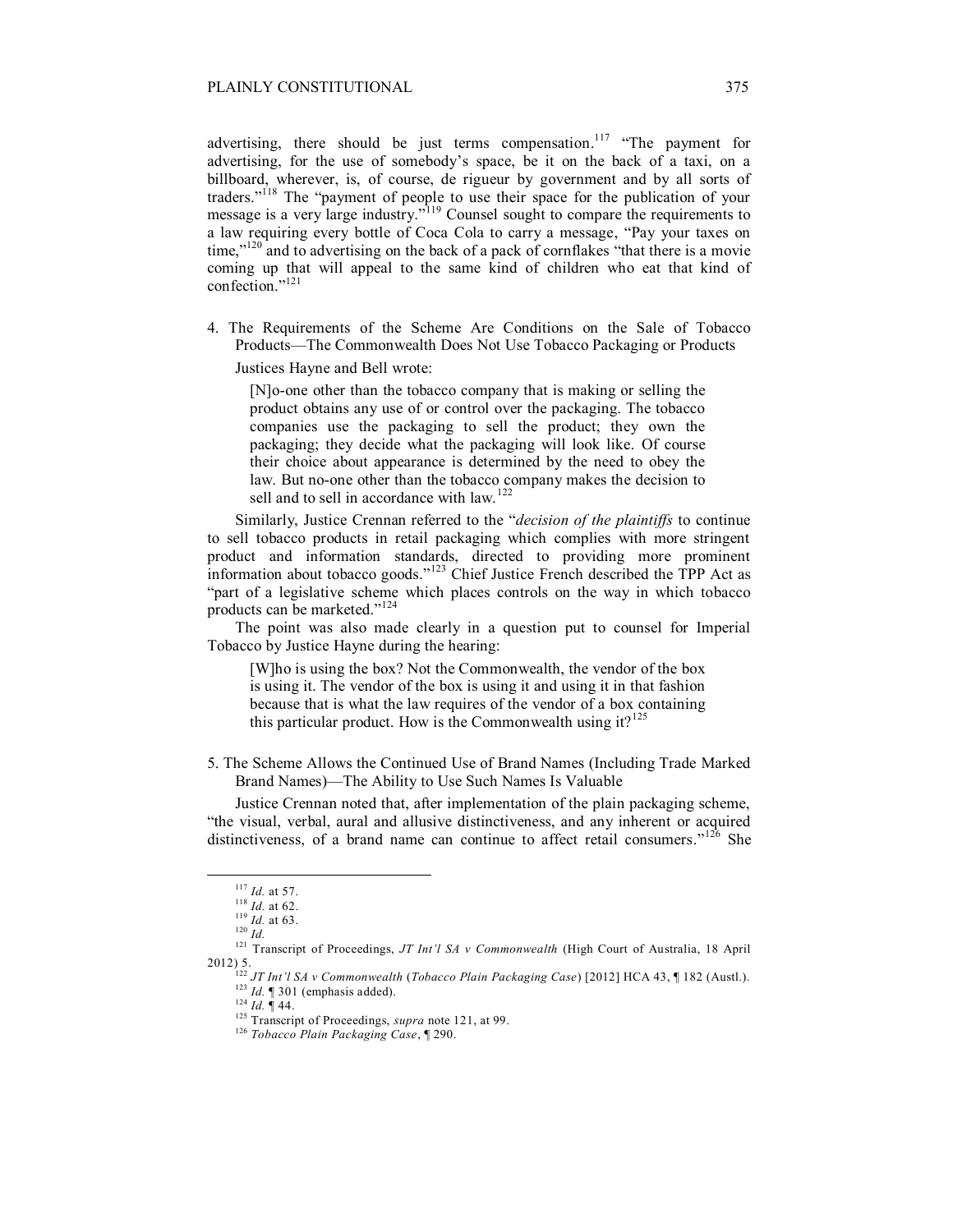noted that it had not been suggested by the tobacco companies that their products were ordered by retail consumers without reference to their brand names or that relevant goodwill was not significantly attached to brand names,  $127$  and that "an exclusive right to generate a volume of sales of goods by reference to a distinctive brand name is a valuable right."<sup>128</sup> The tobacco companies' characterization of the effect of the TPP Act on their rights was thus "overstated."<sup>129</sup>

6. Intellectual Property Rights Are Created to Serve Public Purposes, But They Are Not Sacrosanct and They Do Not Operate Above or in Isolation from Other Laws Created to Serve Other Public Purposes

Chief Justice French observed that the various statutory rights relied upon by the tobacco companies "are created by statute in order to serve public purposes."<sup>130</sup> He described the TPP Act as "reflect[ing] a serious judgment that the public purposes to be advanced and the public benefits to be derived from the regulatory scheme outweigh those public purposes and public benefits which underpin the statutory intellectual property rights and the common law rights enjoyed by the plaintiffs."<sup>131</sup> Justice Gummow noted that trade mark registration schemes (including that embodied in the Trade Marks Act) "ordinarily do not confer a liberty to use the trade mark, free from what may be restraints found in other statutes or in the general law." 132

## C. THE DISSENTING JUDGMENT

In contrast to the other six members of the Court, Justice Heydon was of the view that the authorities supported the proposition that it is not necessary for the Commonwealth or another person to acquire an interest in property for section  $51(xxx)$  to apply.<sup>133</sup> "It is only necessary to show that the Commonwealth or some other person has obtained some identifiable benefit or advantage *relating to* the ownership or use of property."<sup>134</sup>

Justice Heydon wrote that the TPP Act deprived the tobacco companies of everything that made the property at issue worth having.<sup>135</sup> The Act "deprived them of control of their property and of the benefits of control" and "gave that control and the benefits of that control to the Commonwealth." <sup>136</sup> "The Commonwealth's new rights of control are closely connected with the proprietors' now-defunct property rights."<sup>137</sup> The Commonwealth achieved its legislative purposes "by nullifying many of the proprietary rights of the proprietors and passing to the Commonwealth the corresponding benefits and advantages relating to the ownership or use of property—particularly control over the appearance of the cigarettes and their packaging."<sup>138</sup>

 $\overline{a}$ 

<sup>135</sup> *Id.* ¶ 216.

<sup>127</sup> *Id.* ¶ 291.

<sup>128</sup> *Id.* ¶ 293.

<sup>129</sup> *Id.* ¶ 284. <sup>130</sup> *Id.* ¶ 35.

<sup>131</sup> *Id.* ¶ 43.

<sup>132</sup> *Id.* ¶ 78; *see also id.* ¶¶ 88, 107, 137 (Gummow, J).

<sup>133</sup> *Id.* ¶ 200.

<sup>&</sup>lt;sup>134</sup> *Id.* (emphasis added).

 $^{136}$  *Id.*  $\sqrt{212}$ .

 $^{137}$  *Id.*  $\sqrt{\phantom{0}}$  218.

<sup>138</sup> *Id.* ¶ 227.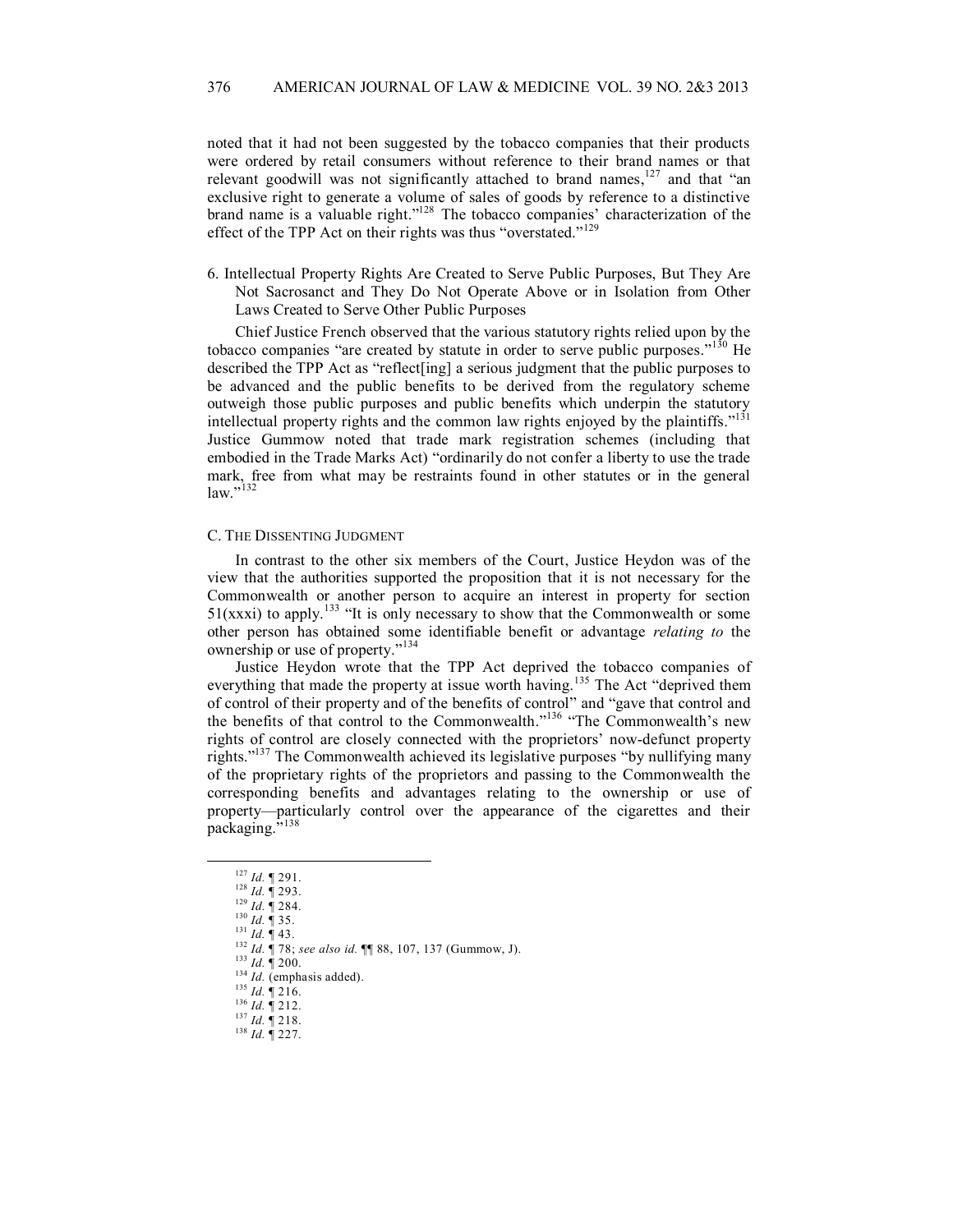Justice Heydon wrote that the structure of the legislation is "very strongly motivated by an altruistic desire to improve . . . the health of Australian residents," but that improving public health is not its "fundamental concern."<sup>139</sup> Rather, "[i]ts fundamental concern is to avoid paying money to those who will be damaged if that desire to improve (local) public health is gratified in the manner which the legislation envisages."<sup>140</sup> He concluded his judgment thus:

After a "great" constitutional case, the tumult and the shouting dies. The captains and the kings depart. Or at least the captains do; the Queen in Parliament remains forever. Solicitors-General go. New Solicitors-General come. This world is transitory. But some things never change. The flame of the Commonwealth's hatred for that beneficial constitutional guarantee, [section] 51(xxxi), may flicker, but it will not die. That is why it is eternally important to ensure that that flame does not start a destructive blaze.<sup>14</sup>

# D. NOT A JUDGMENT ON THE MERITS OF PLAIN PACKAGING

It will have been observed from the above analysis that resolution of the constitutional challenges did not involve consideration of the merits of plain packaging as a policy intervention or of the evidence supporting it, nor any balancing of competing rights and interests such as the proprietary rights of tobacco companies against the interests of public health or of other rights such as rights to health or to life.

The Commonwealth made two major arguments in the alternative to its primary submission. First, that any acquisition of property from tobacco companies would not constitute an acquisition of property of a kind requiring the provision of "just terms" under section 51(xxxi). The restrictions imposed by the TPP Act "constitute regulation of trading activity in a manner appropriate and adapted to reducing harm to members of the public and public health, and any acquisition of property by the Commonwealth or the providers of Quitline services would be incidental to or consequential upon those restrictions."<sup>142</sup> Requiring "the provision of compensation to those who would gain a commercial benefit from continuing to engage in the harmful trading activity that would be permitted to continue but for the TPP Act would be profoundly incongruous,"<sup>143</sup> taking into account, in particular:

the gravity of the harm to members of the public and public health caused by tobacco products; the promotional purpose and effect of retail packaging; the effect of health warnings in informing of that harm and discouraging smoking; and the strength of the evidentiary foundation for the statutory judgment that retail packaging will reduce the appeal of tobacco products, increase the effectiveness of health warnings, reduce the potential for retail packaging to mislead and thereby serve the public interest by contributing to the reduction of that harm.<sup>144</sup>

 $\overline{a}$ 

<sup>144</sup> *Id.*

<sup>139</sup> *Id.* ¶ 193.

<sup>140</sup> *Id.*

<sup>141</sup> *Id.* ¶ 241.

<sup>142</sup> *Commonwealth Submission*, *supra* note 67, ¶ 7. <sup>143</sup> *Id.*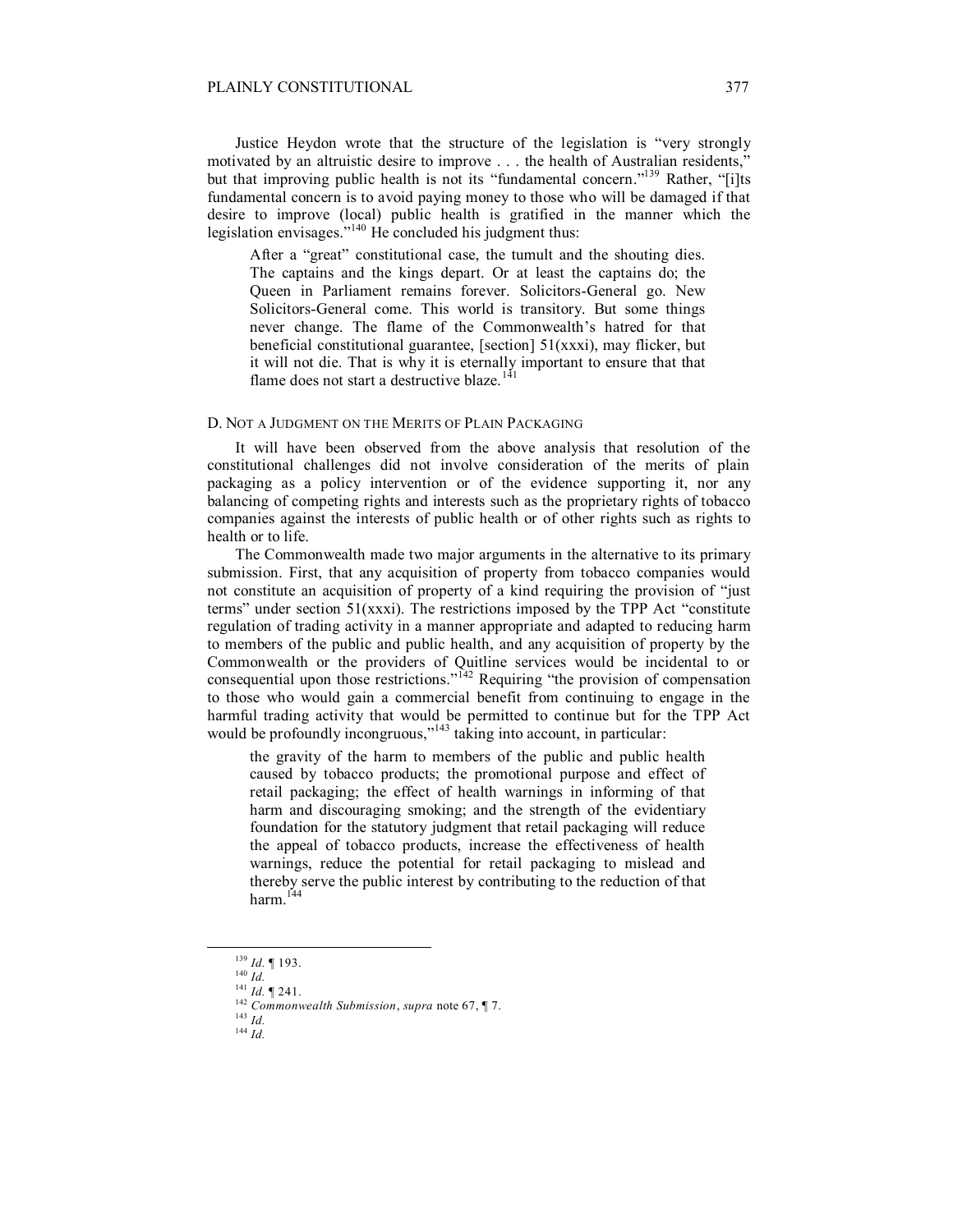The second major argument in the alternative was that any acquisition would not be on terms that are "unjust." Specifically,

The TPP Act restricts the use of property no more than is appropriate and adapted to reduce harm to members of the public and public health. The TPP Act . . . allows . . . companies to continue to use their brand names and variant names on retail packaging to indicate trade origins of their products and not to lose trade marks and registered designs through non-use. Measured against the constitutional standard of what is fair and just between tobacco companies as owners of property and the Australian nation representing the Australian community, and having regard to the identified incongruity, the rehabilitation provided to tobacco companies by those terms is just.<sup>145</sup>

The disposition of the challenges on the ground that no acquisition of property had been effected, because no benefit or advantage of a proprietary nature had been acquired by the Commonwealth or any other person, obviated the need for the Court to engage with these arguments, or to consider the evidence in support of plain packaging. At least some consideration of evidence would likely have been necessary had resolution of the challenges turned on whether the scheme was "appropriate and adapted to reducing harm to members of the public and public health."<sup>146</sup> This would likely have entailed remitting the challenges to the Federal Court. As noted, one of the questions before the High Court was whether resolution of the matter would "require the judicial determination of any and if so what disputed facts following a trial."<sup>147</sup>

E. THE SIGNIFICANCE OF THE WHO FRAMEWORK CONVENTION ON TOBACCO **CONTROL** 

It will also have been noted that the FCTC did not feature in the determination of the challenges. This is not surprising given that the decision turned on the affirmation and application of the "bedrock principle." The resolution of this central question did not require consideration of the FCTC, or the significance of Australia's obligations under it. Yet its significance to the development and implementation of the plain packaging scheme should be recognized.

As noted, one of the objects of the TPP Act is "to give effect to certain obligations that Australia has as a party to the Convention on Tobacco Control." 148 The Act is "supported by the external affairs power in  $\S$  51(xxix) of the Commonwealth Constitution, as it gives effect to obligations under the WHO FCTC."<sup>149</sup> The Act gives the expression "tobacco advertising and promotion . . . the meaning given by the Convention on Tobacco Control."<sup>150</sup>

The Explanatory Memorandum notes the FCTC's importance:

<sup>145</sup> *Id.* ¶ 8.

 $\overline{^{146}}\, \overline{Id}.$ 

<sup>147</sup> *JT Int'l SA v Commonwealth* (*Tobacco Plain Packaging Case*) [2012] HCA 43, 2 (Austl.).

<sup>148</sup> *Tobacco Plain Packaging Act 2011* (Cth) ch 1 s 3 (Austl.).

<sup>149</sup> Explanatory Memorandum, *supra* note 29, at 10. Section 14 of the Act provides for the operation of the Act on alternative or supplementary heads of legislative power (corporations (§ 51(xx)); international and interstate trade and commerce (§ 51(i)); and Territories (§ 122)) "[i]n case there is any doubt that all of the provisions are fully supported by the external affairs power." *Id.* at 11.

<sup>150</sup> TPP Act, *supra* note 1, at ch 1 s 4.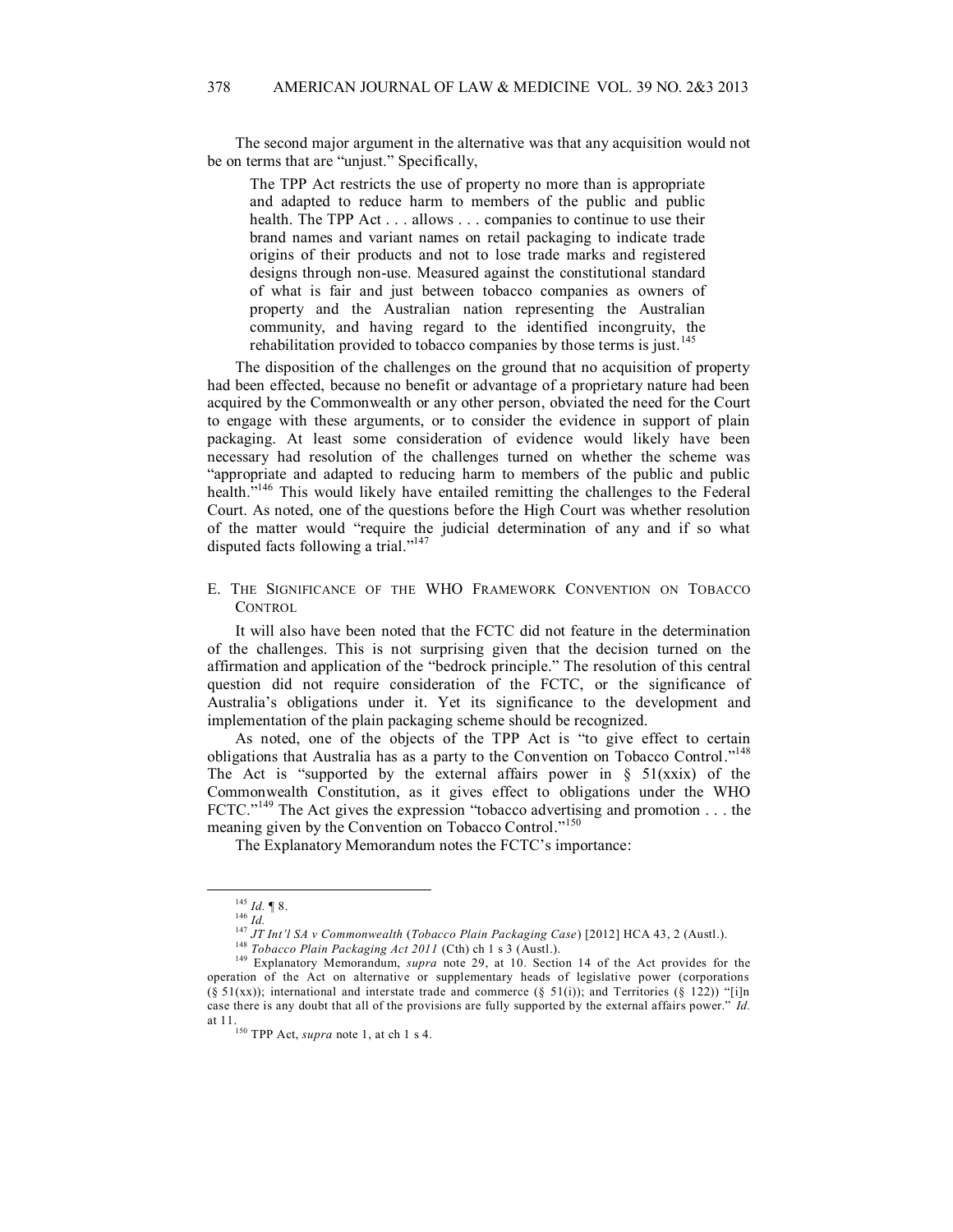## *International framework*

The introduction of plain packaging for tobacco products is one of the means by which the Australia Government will give effect to Australia's obligations under the World Health Organization *Framework Convention on Tobacco Control* [2005] ATS 7 (WHO FCTC).

Article 5 of the WHO FCTC requires each Party to develop and implement comprehensive national tobacco control strategies, plans and programs, and to take effective legislative and other measures for preventing and reducing tobacco consumption, nicotine addiction and exposure to tobacco smoke.

Article 11 of the WHO FCTC requires Parties to implement effective measures to ensure that tobacco packaging does not promote a tobacco product by any means that are false, misleading, deceptive or likely to create an erroneous impression about its characteristics, health effects, hazards, or emissions.

Article 13 of the WHO FCTC requires Parties to implement comprehensive bans on tobacco advertising, promotion and sponsorship.

Guidelines adopted by the Conference of the Parties to the FCTC for Article 11 and Article 13 recommend that Parties consider introducing plain packaging. <sup>151</sup>

In its explanation of the provisions regulating the appearance of cigarettes, the Explanatory Memorandum notes that the guidelines on Article 13 "identify product design features as a form of tobacco advertising and promotion that should be regulated." 152

The identified means by which regulation of the retail packaging and appearance of tobacco products are to contribute to achieving the Act's stated objects<sup>153</sup> correspond with the Article 11 and 13 guidelines. The Article 11 guidelines note that plain packaging "may increase the noticeability and effectiveness of health warnings and messages, prevent the package from detracting attention from them, and address industry package design techniques that may suggest that some products are less harmful than others."<sup>154</sup> The Article 13 guidelines state:

Packaging and product design are important elements of advertising and promotion. Parties should consider adopting plain packaging requirements to eliminate the effects of advertising or promotion on packaging. Packaging, individual cigarettes, or other tobacco products should carry no advertising or promotion, including design features that make products attractive. 155

<sup>151</sup> Explanatory Memorandum, *supra* note 29, at 2.

<sup>152</sup> Explanatory Memorandum, *supra* note 29, at 14.

<sup>153</sup> TPP Act, *supra* note 1 at ch 1 s 3(2).

<sup>154</sup> WHO FRAMEWORK CONVENTION ON TOBACCO CONTROL, *Guidelines for Implementation of Article 11: Packaging and Labelling of Tobacco Products*, *in* GUIDELINES FOR IMPLEMENTATION 49, 59 (2011), *available at* http://whqlibdoc.who.int/publications/2011/9789241501316\_eng.pdf.

<sup>155</sup> WHO FRAMEWORK CONVENTION ON TOBACCO CONTROL, *Guidelines for Implementation of Article 13: Tobacco Advertising, Promotion and Sponsorship*, *in* GUIDELINES FOR IMPLEMENTATION 89, 95-96 (2011), *available at* http://whqlibdoc.who.int/publications/2011/9789241501316\_eng.pdf.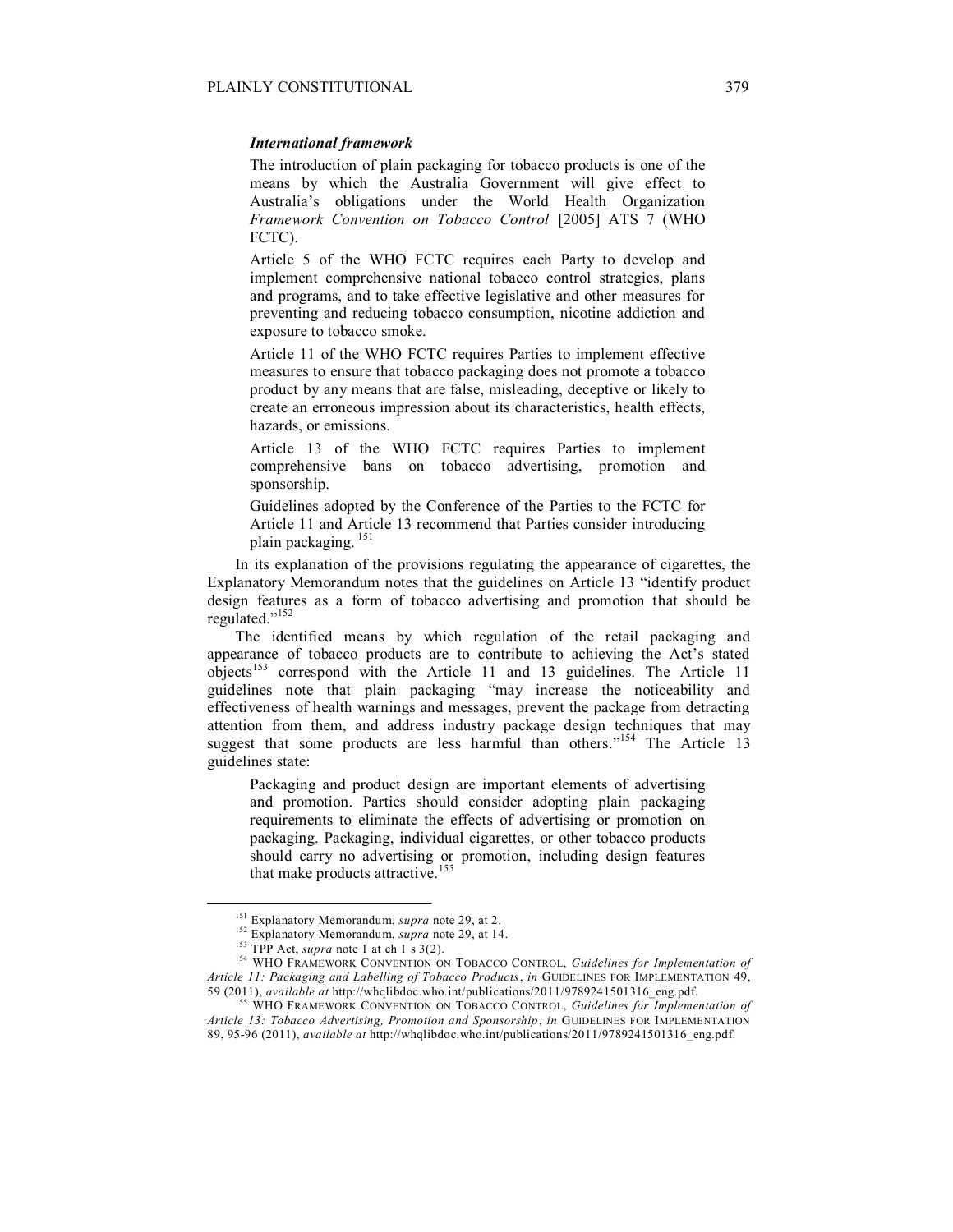In defending the legislation, the Commonwealth argued that the statutory judgment about the ways in which plain packaging would improve public health "is consistent with the consensus of the 174 Parties to the FCTC,"<sup>156</sup> noting Articles 11 and 13 of the FCTC and their guidelines.<sup>157</sup> Had it been necessary for the Court to consider the Commonwealth's alternate arguments, consideration would likely have been given to the significance of the FCTC, at least to the question of whether plain packaging is "appropriate and adapted to reducing harm to members of the public and public health."<sup>158</sup>

## IV. CONCLUSION

 $\overline{a}$ 

The High Court's decision upholding Australia's plain packaging regime came as no surprise. The informed consensus had always been that the Australian Government was on solid legal ground.<sup>159</sup> It would have taken a radical change of course from decades of constitutional jurisprudence for the tobacco companies' challenges to have succeeded. The outcome of the litigation vindicated the Australian Government's decision to stare down the tobacco industry's legal threats, bluff and bluster.<sup>160</sup> In many respects, it would have been easier for the Australian Government not to take the fight on. But it chose to do so, and its success will embolden other countries, and remind them of the rewards of acting on both their convictions and their legal advice in the face of tobacco industry scare campaigns and saber-rattling.

Of course, each legal challenge is framed, argued and resolved in its own particular context, under its own laws, principles and doctrines, and in accordance with its own legal and evidentiary procedures. The challenges to Australia's plain packaging legislation were decided on the basis that no benefit or advantage of a proprietary nature had been acquired by the Commonwealth or any other person.<sup>161</sup> No consideration of the merits of plain packaging or evidence in its support was necessary.

In these respects, the High Court's consideration of the tobacco companies' challenges differs from what might be expected if plain packaging were implemented and challenged in domestic jurisdictions in which different rights and interests are protected or promoted—both those weighing in favor of plain packaging, such as public health generally, and rights to health and to life, and in favor of those that tobacco companies would seek to invoke, such as commercial speech rights and different kinds of property rights from those protected by the Australian Constitution. Of course, it also differs from what might be expected in the

<sup>156</sup> *Commonwealth Submission*, *supra* note 67, ¶ 37.

<sup>&</sup>lt;sup>157</sup> *Id.* It stated: "That Australia is as yet the first Party to the FCTC to act on these recommendations does not detract from the global significance of the adoption of them." *Id.*

<sup>158</sup> *Commonwealth Submission*, *supra* note 67, at ¶ 7.

<sup>159</sup> *See, e.g*., Simon Evans & Jason Bosland, *Plain Packaging of Cigarettes and Constitutional Property Rights*, *in* PUBLIC HEALTH AND PLAIN PACKAGING OF CIGARETTES: LEGAL ISSUES 48, 48-80 (Tania Voon et al. eds., 2012).

<sup>&</sup>lt;sup>160</sup> In welcoming the High Court's decision, the Australian Attorney-General, Nicola Roxon, who had been the Health Minister responsible for the development and introduction of the legislation before becoming Attorney-General, said that that it showed that Big Tobacco can be "taken on and beaten." Nicola Berkovic, *High Court Clears Way for Plain Packaged Cigarettes to Be Sold in Australia*, THE AUSTRALIAN (Aug. 15, 2012), http://www.theaustralian.com.au/national-affairs/highcourt-clears-way-for-plain-packaged-cigarettes-to-be-sold-in-australia/story-fn59niix-1226450705366.

<sup>161</sup> *JT Int'l SA v Commonwealth* (*Tobacco Plain Packaging Case*) [2012] HCA 43, ¶¶ 42-44 (Austl.)